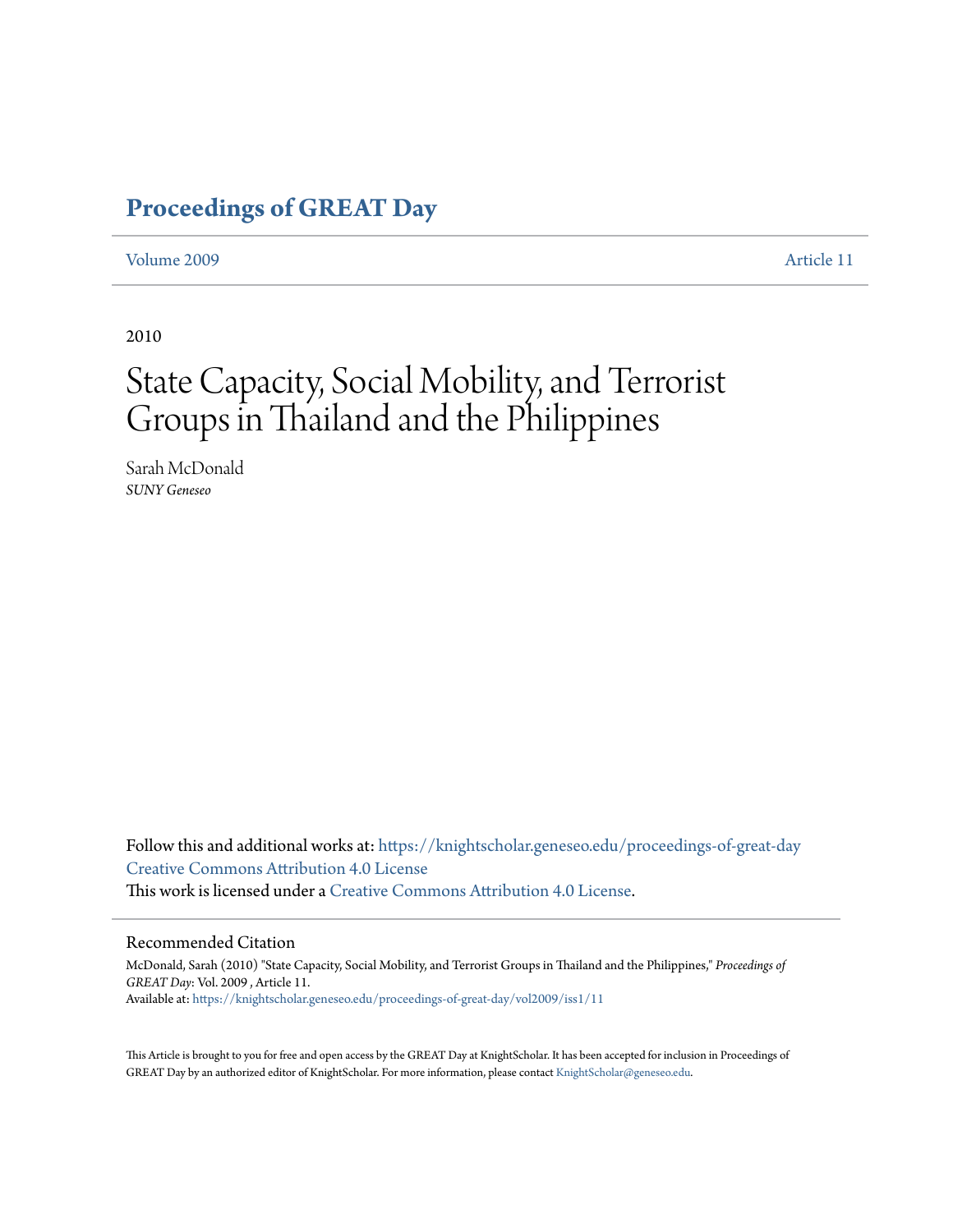# Submitted by Sarah McDonald State Capacity, Social Mobility, and Terrorist Groups In Thailand and the Philippines



#### Abstract

Thailand and the Philippines face similar security issues, including separatist violence in their southern provinces. However, the developmental paths of the two countries and the governments' reactions to the minority ethno-religious separatist movements, the Malay in Thailand and the Moro in the Philippines, have varied greatly. In Thailand, the government's desire to create a singular national identity from mixed ethnic and religious backgrounds has created periods of forced assimilation tempered by attempts at conciliation. Conversely, the Philippines continued colonial policies of economic and political oppression of the Moro but created the institutions necessary for social pluralism. The differing policies of the Thai and Filipino governments have shaped the orientation of the separatist movements within the countries. Currently, the size and power of the MILF in the Philippines has forced the government to attempt peace talks with the group. However, in Thailand the reclusive nature of the BRN‑C remains hinders communications with the Thai government. This paper demonstrates that the actions taken by the governments of Thailand and the Philippines have fostered current separatist and terrorist movements. Addressing these problems will require state policies that reflect pluralism

and institutions that support social aspirations.

#### Glossary

ARMM – Autonomous Region of Muslim Mindanao Berastu – Unity, separatist group in Thailand BNPP - Barisan Nasional Pembebasan Patani BRN – Barisan Revolusi Nasional (National Revolutionary Front) CPP – Communist Party of the Philippines CPT – Communist Party of Thailand Malay – ethnic minority group in Thailand MIM – Moro Islamic Movement formerly the Moro Independence Movement THE MNLF - Moro National Liberation Front MILF - Moro Islamic Liberation Front Moro - ethnic minority group in the Philippines OIC – Organization of the Islamic Conference PAO - Provincial Administrative Organizations (Thailand) PULO - Patani United Liberation Organization SBPAC – Southern Border Provinces Administration Centre SPCPD – Southern Philippines Council for Peace and Development

1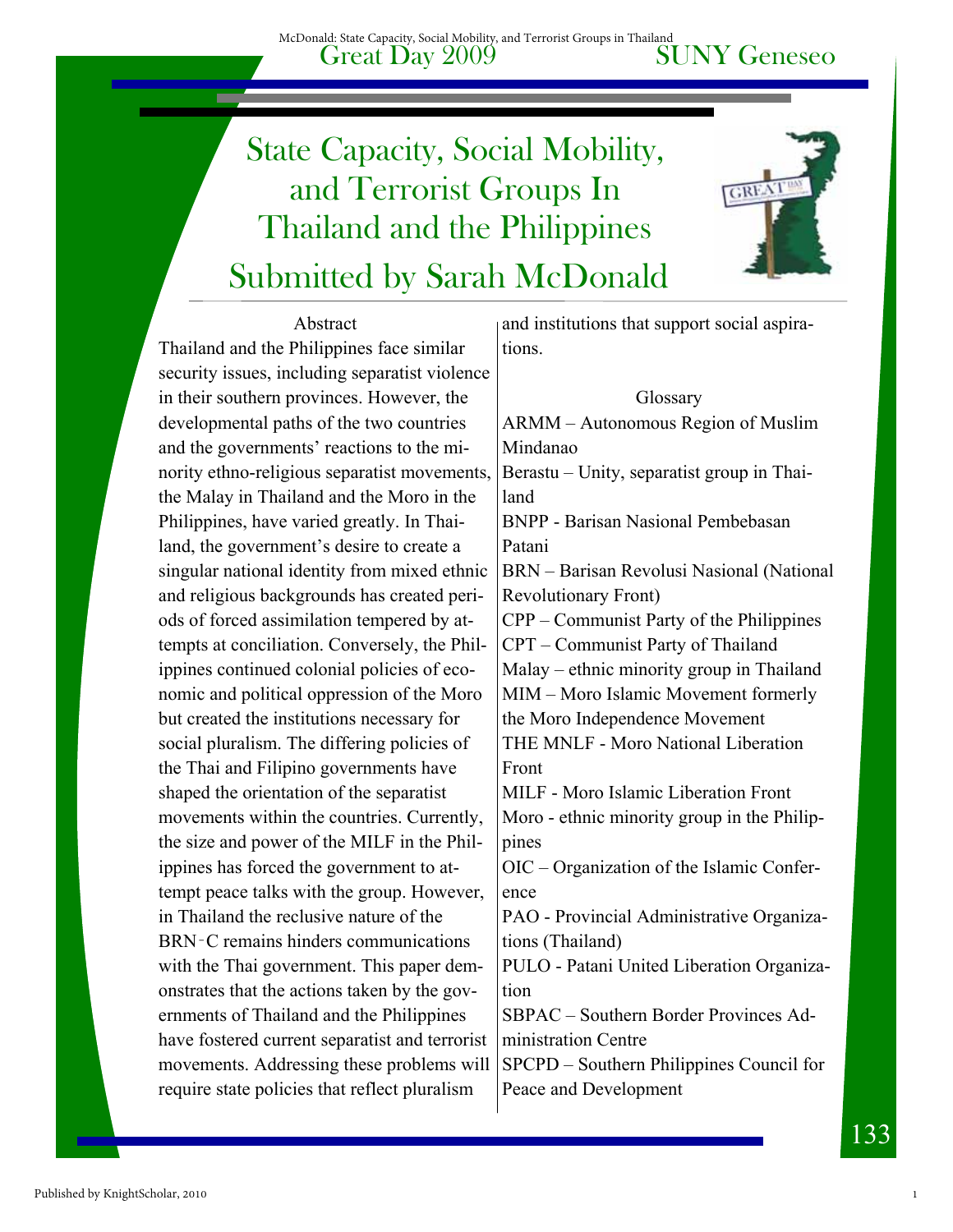|                                       | Thailand                                                                                               | Philippines                                                                                                                 |
|---------------------------------------|--------------------------------------------------------------------------------------------------------|-----------------------------------------------------------------------------------------------------------------------------|
| Education                             | Regulation of curriculum<br>in punohs                                                                  | Secularization of schools                                                                                                   |
|                                       | Forced assimilation                                                                                    |                                                                                                                             |
| Reaction from govern-<br>ment         | Relied on military rather<br>than political action to<br>deal with violence                            | Peace agreements and<br>ceasefires                                                                                          |
|                                       |                                                                                                        | Direct political action                                                                                                     |
| Separatist groups                     | BRN and BRN-C                                                                                          | MNLF and MILF                                                                                                               |
|                                       | Goals murky at best,<br>leaders hide in country-<br>side                                               | Well known leaders and<br>goals                                                                                             |
| Size of groups                        | Exact numbers unknown,<br>estimated at times as low<br>as 300 to 500 active<br>members                 | At peak 30,000 estimated<br>members                                                                                         |
| Focus of groups/conflict              | Focus of group un-<br>known.<br>The conflict is both relig-<br>iously and ethnically<br>based          | $\overline{\text{MILF}}$ aimed for a<br>broader political goal<br>based on the ethnic/<br>religious identity of the<br>Moro |
| Class issues                          | Low overall country out-<br>put/wages until industrial<br>revolution in late 1980s                     | Government reallocation<br>of ancestral Moro land to<br>Christians<br>(cycle of poverty)                                    |
| Regional affect                       | Malay have appealed to<br>Malaysian government<br>for aid in crisis                                    | <b>Connection with Muslim</b><br>community in Sabah and<br><b>Borneo</b>                                                    |
| Outside funding                       | Some claim Jamaa<br>Islamiya connection to<br>the BRN but the BRN<br>and scholars deny these<br>claims | Malaysian government<br>(weapons, transport, etc.)<br>Aid from Libya under<br>Kadaffi                                       |
| Organization of separa-<br>tist group | Top down structure in<br>the BRN-C, with a mili-<br>tary and political wing                            | Loosely knit with some<br>infrastructure including a<br>central committee and<br>the BMA (Bangsa Moro<br>Army)              |
| Religious demographics                | 94% Buddhist<br>5% Muslim<br><1% Christian,<br>Hindu, Sikh, or Jewish                                  | 90% Christian<br>5% Muslim<br>$\leq$ 1% Buddhist,<br>Sikh, or animist                                                       |

×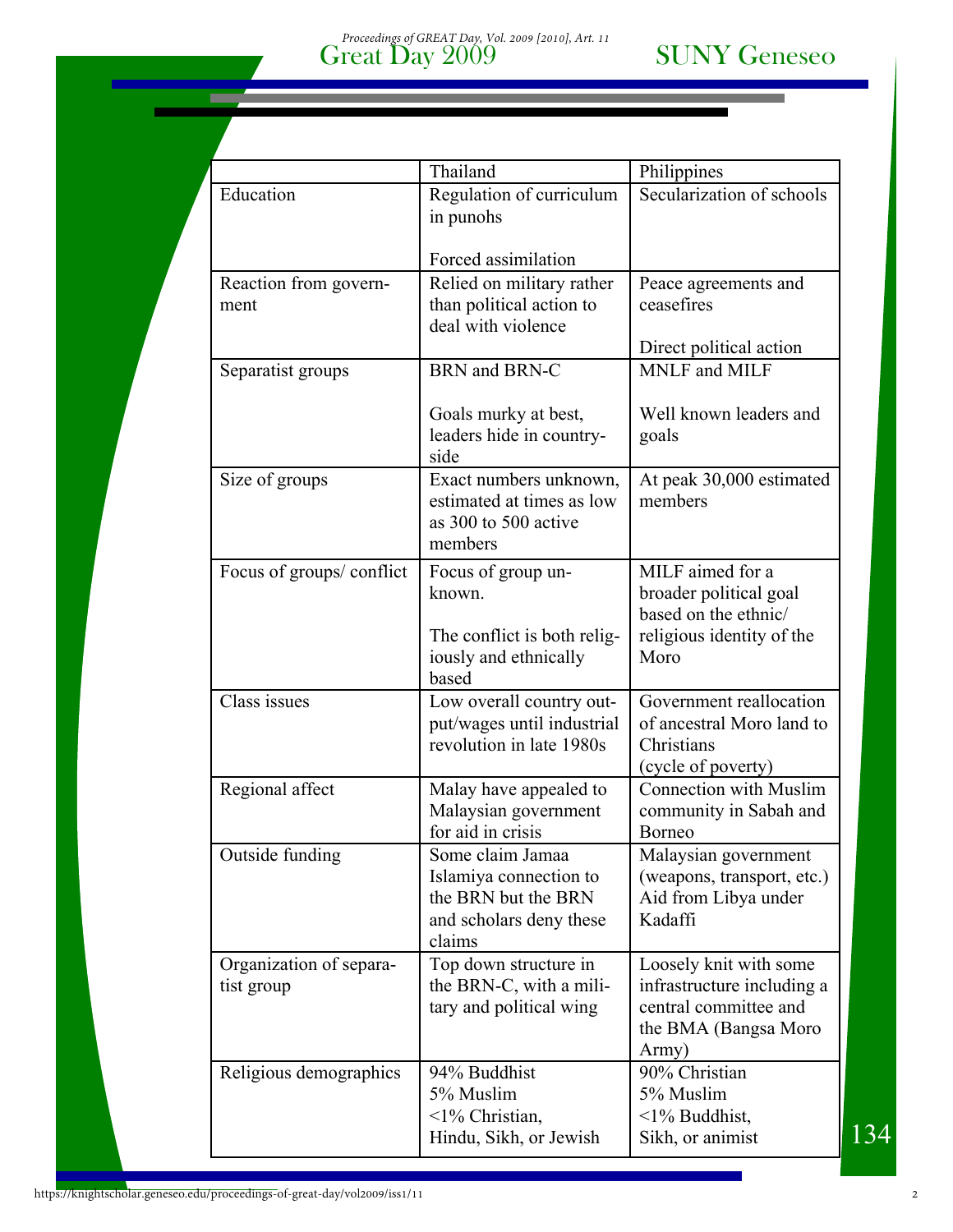#### **Introduction**

 Thailand and the Philippines are currently experiencing similar security concerns, including separatist violence in their southern provinces. The violence stems from minority ethno-religious groups, namely the Malay in Thailand and the Moro in the Philippines. Despite largely similar histories, the developmental paths of the separatist movements and governmental responses of the two countries have greatly affected their reactions and level of success with the separatist movements. The focus in Thailand on identity issues, and the government's inability to create lasting and stable institutions through which to mediate identity issues, has left the Malay with few official avenues through which to express their problems. Due to this, some Malay have begun to work outside of the system in separatist groups. However, in the Philippines the government's economic oppression has been tempered by a political readiness to mitigate societal issues. That has enabled separatist groups to be open about their leadership and aims, which has lead to negotiations and attempted peace treaties with the government.

#### **History before the Modern States**

 The creation of Thailand and the Philippines as unified states only occurred in the early twentieth century. Prior to this, Thailand was a series of provinces ruled by local leaders and the Philippines was a colony of Spain. Even after the Philippines became a unified state, it was a colony of the United States until 1946. However, the history of the Malay and Moro date back much further than the creation of Thailand and the Philippines, which has had an impact on the

current separatist movements. **Thailand** 

The beginnings of modern Thai history can be traced to the eleventh through thirteenth centuries when the ethnic group, the Thai, began migrating south from China and controlling regions in China as well as in the Northern provinces of modern‑day Thailand (Wyatt 2003, 30). However, prior to the Thai arrival, three ethnic groups, the Mon, Khmer, and the Malay, resided in the area of Thailand and controlled independent provinces. Of these three ethnic groups, only the Malay in the south were animists, and the Mon and Khmer, sometimes placed together as the Mon-Khmer, were Buddhist (Wyatt 2003, 20). The Thai created local leadership similar to that already existing in the provinces. In time, the Mon and Khmer assimilated with the Thai, as they shared a common faith and Chinese heritage. Meanwhile, the southern provinces of Thailand, Pattani, Narathiwat, and Satun were controlled under the local area of Malacca until 1511 (Harish 2006, 50). At this point, the Portuguese had overtaken Malacca and all of the provinces were placed under the watch of the Kingdom of Siam (Thai government). This new arrangement included the payments of tribute to the king, but the provinces were allowed to retain local leadership, often called rajas or kings (Harish 2006, 50). Around this same time, trade boomed in the southern provinces and with it brought the Islamic religion (Islam 1998, 443). It quickly became the dominant faith in the south by the late fifteenth century, and being Malay and being Muslim became synonymous. For the next two centuries, the three southern provinces would continue to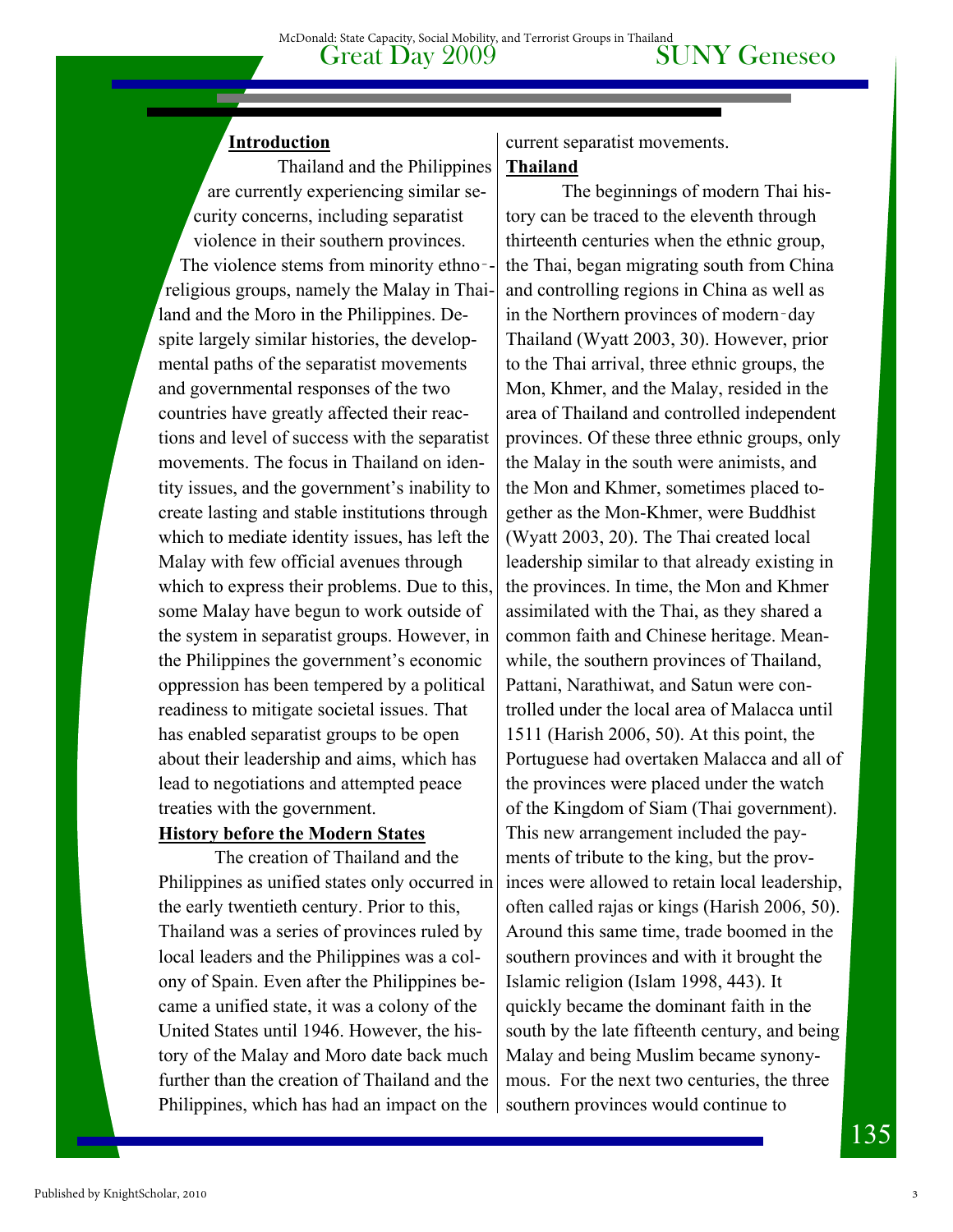govern themselves, occasionally engaging in skirmishes with the Siam government but never being under direct control.

In 1785, after numerous rebellions and refusals to pay tribute, the King of Siam overthrew the raja of the provinces and placed them under direct Siam control (Islam 1998, 443). Despite being under the control of the Thai government, the raja retained some local status and could be influential in the southern provinces. This would end when in 1901, when under pressure from the British government the Siamese government created an official administrative body to rule the "area of the seven provinces" (Harish 2006, 51). In essence this created a "unified" Thailand (than called Siam), so that the king had official control over all of the provinces of Thailand – thus finally ending the power of local southern leaders.

From this point until 1932, with the marginalization of the king and the creation of a democracy in Thailand, the Malay had virtually no representation in the government. With the establishment of a democracy in Thailand, the Malay won some minimal spots in the National Assembly and Parliament (Harish 2006, 52). It would seem that Thailand was beginning a promising new government, including plurality in and representation from all provinces. However, in 1938, the fledgling democracy was deposed in a coup and Thailand was forced under the control of the military (composed mainly of Thai Buddhists). This would drastically change the quality of life for the Malay in the south and affect relations between the Thai Buddhists and the Malay throughout the twentieth century.

#### **The Philippines**

The Philippines faced a similar early historical path to that of Thailand. The islands that compose the Philippines were inhabited by many ethnic groups, collectively termed Malayo-Polynesian (Islam 1998, 444). They were governed by local leaders, often termed sultans. The Moro resided largely in the southern province of Mindanao. No unified state of the Philippines existed and outside influences from Malaysia remained a force in political life. Similarly to Thailand, Islam was introduced in the southern provinces in the early fourteenth century through trade (Islam 1998, 444). Soon it too became the dominant religion, most closely associated with the Moro. Shortly after Islam was introduced in the Philippines, the Spanish gained control of the southern provinces of Mindanao and Sulu (predominately Moro in composition) in 1565 (Islam 1998, 444). The Spanish never officially gained a mandate over these provinces but governed them as a colony anyway. This is exemplified most predominately in the attempts by the Spanish to convert the Moro to Catholicism. Their efforts were largely unsuccessful so the Spanish began to "reallocate" Moro land to Spanish Catholics (and those they are able to convert) in an attempt to forcibly change the religious and ethnic composition of the southern provinces.

Despite the fact that the Philippines were never officially a Spanish territory, and that Spanish control was maintained largely only in the southern provinces of Mindanao and Sulu, the Spanish relinquished control of the Philippines to the United States in 1899 as part of the Bates Treaty that ended the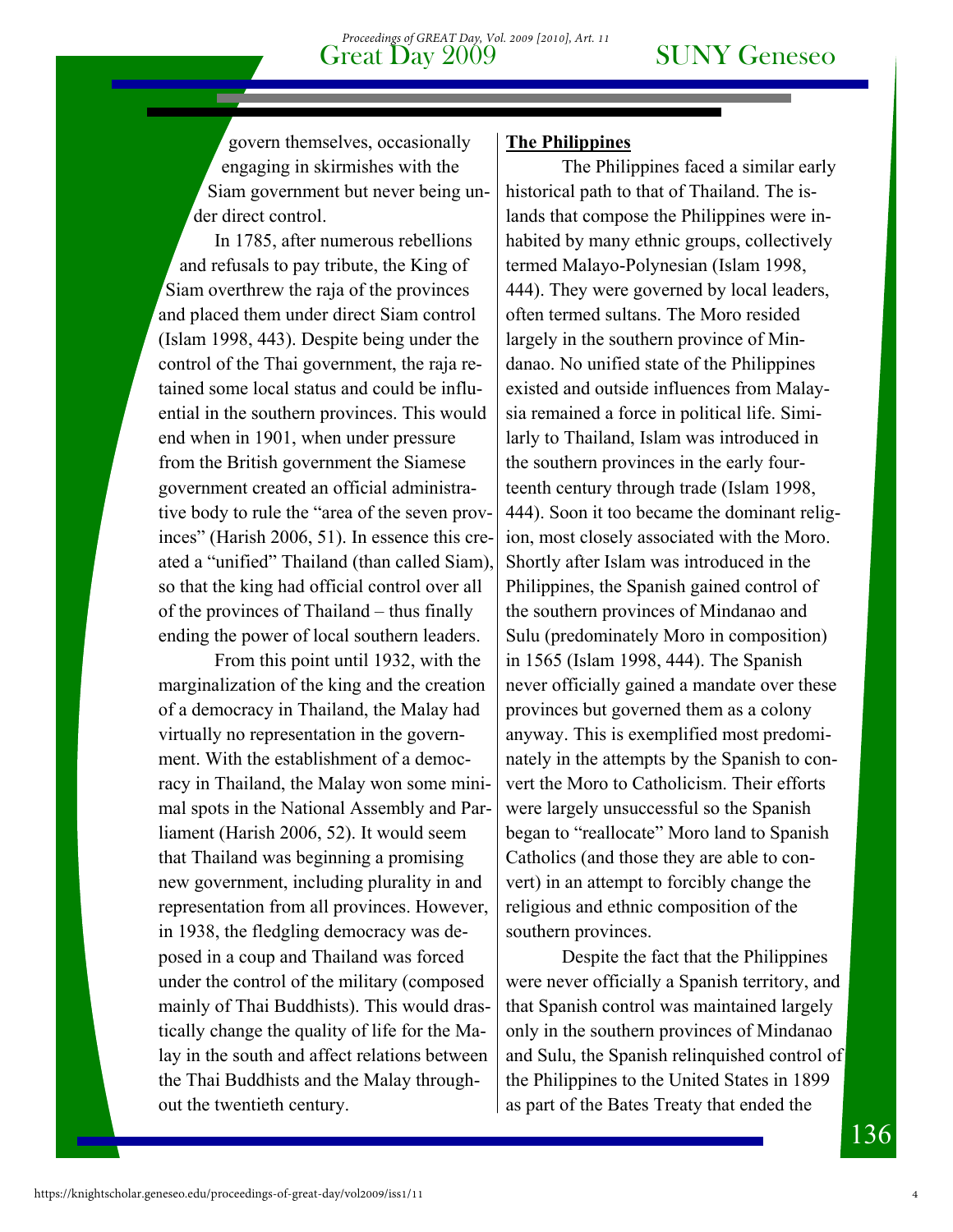Spanish-American War. The Philippines would not gain independence until 1946, until that time the United States created the Manila Government to rule over the Philippines. During American rule in the Philippines, there was occasional conflict between the government and the Moro. This led to the creation of the Moro Province, encompassing the provinces of Sulu and Mindanao, a special administrative area created to preemptively quell any growing dissidence (Magdalena 1977, 300). The Manila Government claimed that it was actively trying to redistribute land back to the Moro people, whose land was stripped from them under the Spanish and were working as tenant farmers on the land. However, in reality little ancestral land was given back to the Moro and tenant farming remained the predominant practice until the 1960s, and not until the late 1980s did any significant land redistribution take place (Noble 1976a, 406). This created a system under which the Moro differed religiously, ethnically, geographically, and financially from the majority of Filipinos.

#### **Beginnings of Separatist Movements**

 Separatist tensions in both Thailand and the Philippines began to emerge in the late 1940s and early 1950s, as a reaction to government policies. In Thailand, the military coup in 1938 created an unstable political atmosphere in which the pattern of attempted forced assimilation by the government on the Malay became an increasing issue. This included the eradication of the Malay language in schools, regulated curriculum in punohs (religious schools), and government pressure for Malays to take Thai ever, this had a negative effect on the

names (Harish 2006, 52). Haji Sulong became the leader of the first separatist movement in Thailand, the Islamic Council of the Pattani Province, sending a list of demands to the Thai government in April 1947 (Christie 1996, 183). Among the demands were a separate court that would recognize the Islamic faith for the basis of the law, for money derived from the southern provinces to be utilized in those provinces, and for the restoration of the Malay language in schools as well as for it to be the official language of the three southern provinces (Islam 1998, 444). Sulong and some of his supporters were arrested in 1948 for treason, resulting in a steady stream of violence for the remainder of the year ending with the declaration of a state of emergency in the southern provinces that would last for a decade. In 1959, as the emergency was ending, the BNPP (Barisan Nasional Pembebasan Patani) was being formed by Tengku Abdul Jalal, a follower of Haji Sulong's in the 1940s (Islam 1998, 446). The BNPP was the precursor to the current separatist groups the BRN and the PULO, its aims included an independent Islamic state (Islam 1998, 446).

 In the Philippines, the Magsaysay administration continued the policy of stripping the Moro of their ancestral lands by hastening migration of northern Filipinos and Catholics into the southern regions (Noble 1976a, 406). The government claimed to undertake this movement to increase production in the southern provinces, which were producing below capacity, and thus solve the problems that were arising from an increasing population and low productivity levels (Noble 1976a, 406). How-

 $13'$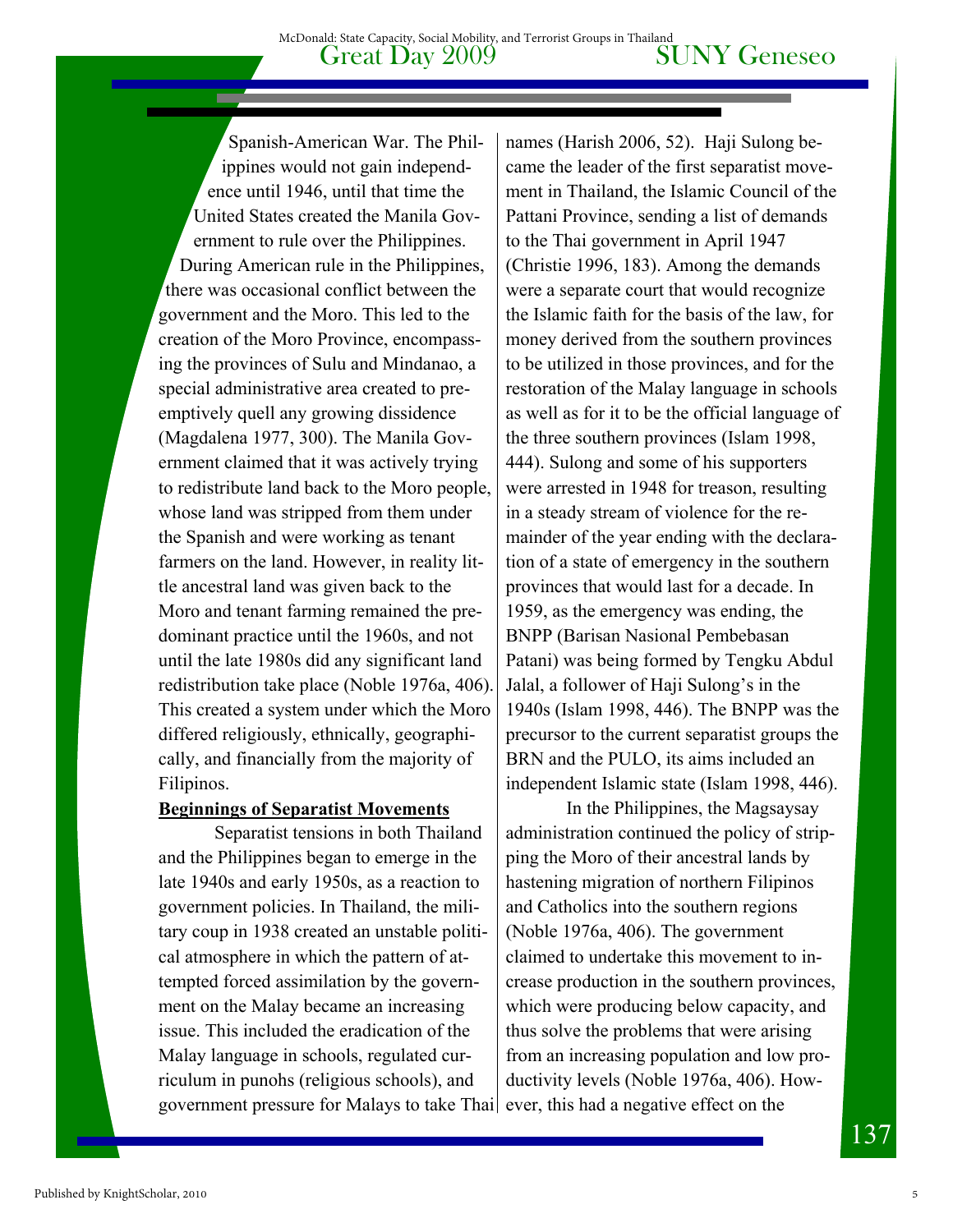#### Great Day 2009 SUNY Geneseo *Proceedings of GREAT Day, Vol. 2009 [2010], Art. 11*

Moros, as the Catholics and northern Filipinos soon became the majority in the south. A combination of Catholics and non‑Moro northerners thus gained control of the local government positions and wealth in the region – and often over Moro land, as few of the Moros who lived and worked on their ancestral lands had legal documents to prove ownership (Noble 1976a, 407). This resulted in their land being taken by the Catholics and wealthier Filipinos who effectively controlled the legal system in the south. The first coordinated separatist group formed as a reaction to the Corregidor Incident in 1968. In March 1968, the Filipino government was planning an attack on Sabah, Malaysia. Sabah was a popular trading port that the government believed to be a smuggling area for Moros. In order to undertake the attack, the government constructed an all‑- Moro military unit. However, as the Moro were actively engaged in trade in Sabah and many Moro had relatives there, the Moro soldiers refused their orders. The Thai officials claimed that the soldiers staged an uprising in which thirty Moro soldiers were killed. However, the incident was interpreted differently by the Moro, who believed that the government murdered the soldiers and purposefully attempted to send an all‑Moro unit to Sabah (Noble 1976a, 408). Following the incident, Udtog Matalam formed the first organized separatist movement, MIM (Muslim Independence Movement), which the government disbanded in 1970 (Noble 1976a, 408). However, MIM was an important precursor to a currently active separatist group, the MNLF (Moro National Liberation Front).

 The movements took different paths after this point in time. In Thailand, periodic uprisings were undertaken by various groups, but there was not consistent separatist violence from one group until a larger undertaking in the 1980s and later the most recent violence occurring since 2004. Conversely, in the Philippines in the 1960s several separatist groups emerged and became staples in the conflict until the present. **Modern Separatist Groups in Thailand**

 The two main separatist groups that currently operate in Thailand are the BRN (National Revolutionary Front) and the PULO (Patani United Liberation Organization). The BRN retained the religious underpinnings of the BNPP, as well as responding to economic issues developing in the southern provinces. The decline in the rubber market in the 1960s disproportionately affected the southern provinces and thus disproportionately impoverished Muslims as compared to the rest of Thailand (Islam 1998, 447). The BRN remains a largely secretive group, the leaders are unknown and the group rarely discussed its goals until recently, when it declared that it is attempting to create an independent state through revolution. The PULO, unlike the BRN, is secular in nature but still aims to create an independent Pattani state. The group was formed by college graduates who had received their degrees abroad, only to come back to Thailand and be unable to work as no one would hire them (Tan-Mullins 2006, 146). This has caused some graduates to leave Thailand, and a marked absence of educated Malay in leadership positions in the Thai government.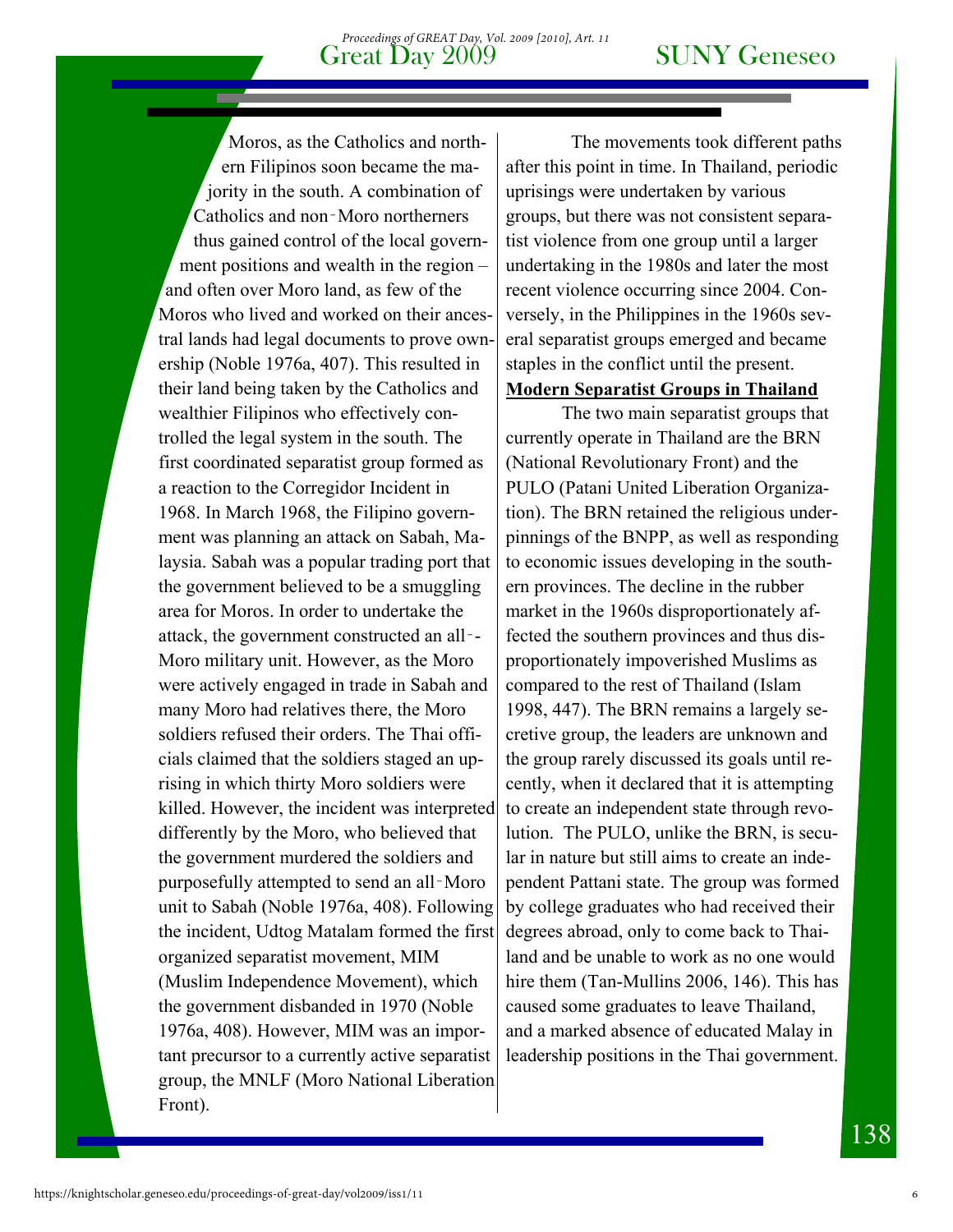#### **Modern Separatist Groups in the Philippines**

 Almost directly after the disbanding of MIM, the MNLF, the youth branch of MIM, came to the forefront. It directly outlined its political goals as well as the reasons for the formation of the group. Openness and clarity would remain a characteristic of the MNLF, as the leaders of the group are well known and have throughout the struggle been in periodic discussions with the government. While the Moro identify based on religion as well as culture, the MNLF focused on broader shared goals, including economic disparities in the southern provinces and government failures to respond to inequality. In doing so, the MNLF created a larger scope and support base for their cause than did Thai separatist groups. As a result, when the government declared martial law in October 1972, the MNLF had support not only in the Philippines but also in Malaysia which actively funded the group in the 1970s and 1980s (Noble 1976a, 411). **Differences in Separatist Movements** 

 The separatist movements in Thailand and the Philippines share some similar qualities, including a minority Muslim ethnic group, movements originating at approximately the same time, and semi-defined goals for independent states/regions. However, the orientation of the modern dominant groups in each country has affected the nature of the conflict within the country. The BRN retains a pure Islamic message, which has limited its membership (i.e. the PULO). Additionally, the relative silence and secrecy of the group has hindered the possibility of communication with the government. This has created an atmosphere of suspicion in

the southern provinces of Thailand, where even Malays living in the southern provinces often remark that they are unsure of who is or is not a member of the BRN (Tan-Mullins 2006, 145). Conversely, membership in the MNLF has exceeded the tens of thousands at its peak, with the names and faces of top leaders well known throughout the country. The broader message of the MNLF has allowed for compromise, as seen in the recent peace talks with the government that resulted in the signing of a peace treaty. Despite the Filipino courts' failure to approve the treaty and subsequent relapse of violence in August 2008, the leaders of the MNLF were willing and able to meet with and compromise on issues of importance to the Moro, Muslims, and people of the southern provinces. It is evident that the nature of the separatist organizations has influenced the level of success or failure the movements will have diplomatically; however, it has been the governments' responses to the separatist movements that have influenced the severity of the groups and the violence that stems from them.

### **Government Action in Thailand and the Philippines**

Action taken in part by the governments in Thailand and the Philippines has fueled separatist groups. In Thailand, the government's relentless pursuit of a national identity has caused the Malay to react by fighting relentlessly to maintain their cultural traditions. In the Philippines, the government's misappropriation of land left the Moro underrepresented politically and devastated financially. However, it is the capacity of the government to manage these issues that has most directly affected the ability of the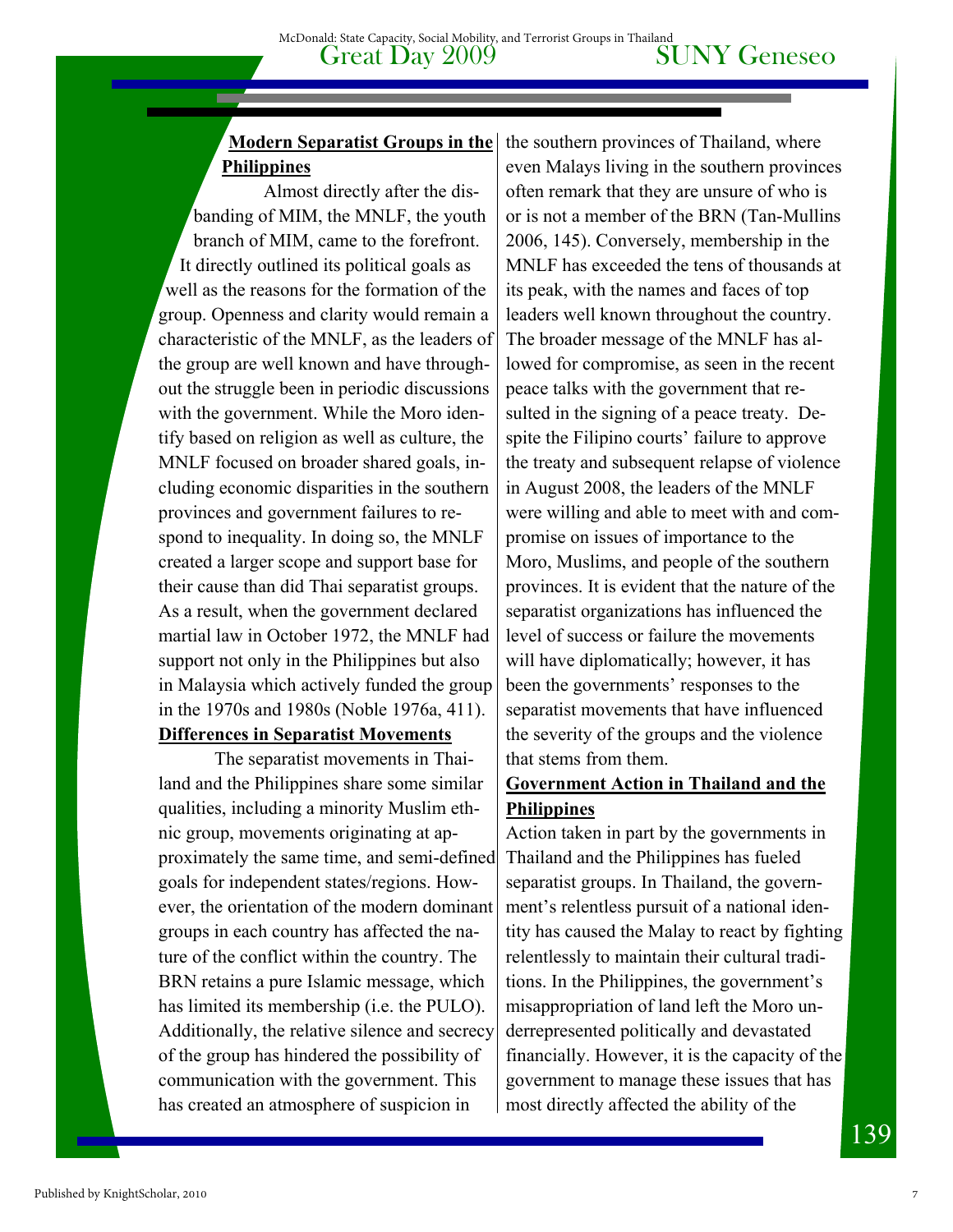government to mitigate separatist violence.

#### **Initial Government Responses to Separatist Movements**

 In the Philippines, major separatist organization began after the Corregidor Incident of 1968 and the subsequent consolidation of President Marcos power in 1972. One of Marcos's first actions as president was to declare martial law in the southern provinces. This included a massive reassignment of troops, with over 70 percent stationed in the southern provinces. Additionally, from 1972 through 1978 Marcos consolidated and strengthened his power as president. This included the firing of over 2000 government positions, a referendum that allowed him to appoint local officials, and Marcos holding both the positions of president and prime minister (Noble 1976b, 180). Despite the increased power of Marcos, he chose to negotiate with the MNLF leaders. A ceasefire was quickly established and maintained. Beginning in 1975, the MNLF leaders presented their goals to the Islamic Conference in Jeddah (OIC). The MNLF wanted a politically autonomous region, which would be comprised of thirteen southern provinces including all of Mindanao and the Sulu archipelago (Noble 1976b, 181). President Marcos responded by offering autonomy but not full independence; instead, four regions would be constructed from the thirteen provinces. Each region would have a commissioner that would be directly under his (Marcos's) authority as well as the placement of Muslims in additional government positions focused on economic and social development (Noble 1976b, 181). The general terms were ac-

cepted by both the MNLF and Marcos. However, as the fine details of the peace agreement were being negotiated, the MNLF called for full autonomy and the implementation of Muslim leaders and law in the southern provinces. The government refused to accept these terms since in some of the thirteen proposed regions Muslims did not constitute the majority. The reason that Muslims did not constitute a majority in all of the southern provinces was a result of the Catholic "land reallocation" pursued by the government during Spanish colonization. Following a vote, only ten of the thirteen regions voted for autonomy and the Tripoli peace agreement subsequently fell apart. Hence, colonial policies continued to not only affect Filipino society but also hinder peaceful coexistence.

Despite the failure to complete a peace agreement between the MNLF and the Filipino government, an important precedent was set by the Marcos administration. Even though Marcos governed the Philippines in an authoritarian manner and amassed exorbitant control by undemocratic means, the government was willing to negotiate with the separatist groups in order to attempt to create peace in the Philippines. Working through the OIC created a positive dialogue between the government and the separatist leaders. Marcos was successful in establishing a five‑year period of relative peace, especially following the 1976 ceasefire. This precedent allowed future negotiations and discussions between the government and main separatist groups in the Philippines, which has contributed to peace talks between the government and the MNLF for the last three decades. The value that Marcos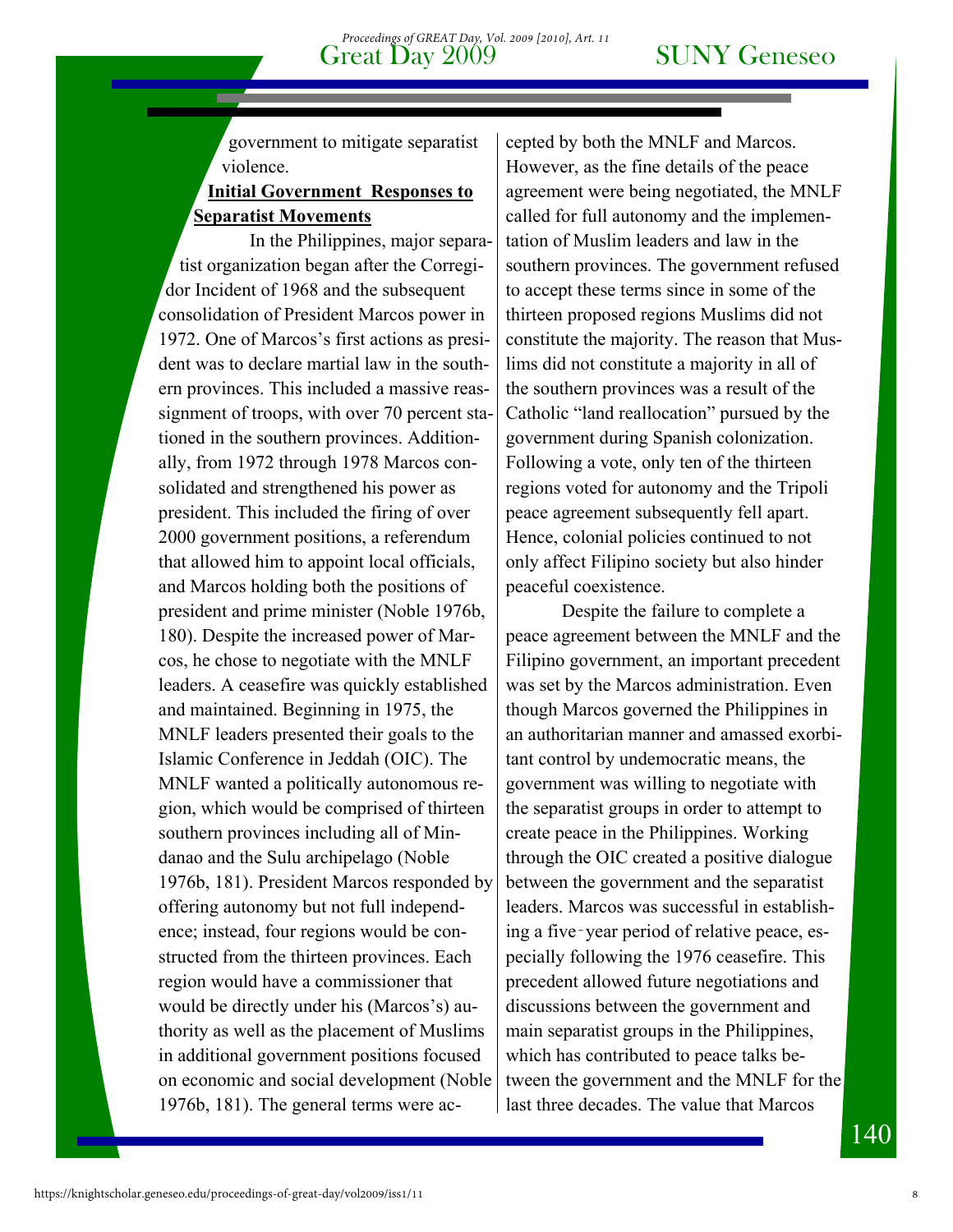placed on negotiations became informally institutionalized in a sense, carrying through to future administrations and creating what would become a mechanism for separatist groups to air their grievances and communicate their goals; in essence, this created additional political avenues for separatists as opposed to using purely violent means to communicate with the government.

Thailand, instead of responding both diplomatically and militarily as the Philippines did, chose only military means to respond to separatism. This resulted in a markedly different outcome. With aid from the United States, Thailand began counterinsurgency efforts including the reassignment of troops to the southern provinces. In 1974, the ISOC (Internal Security Operational Command) was formed as a subdivision of the military to directly combat separatist action; which continues to operate in Thailand and the southern provinces. During this time, Thailand was politically unstable; student organization was squashed by the military followed by a military coup in 1976 (Morell and Samudavanija 1979, 319-20). This, along with increasing tensions between the military and the CPT (Communist Party of Thailand), created a government unable and unwilling to negotiate with separatist groups. In response, separatist violence increased throughout the 1970s, particularly among the PULO. Unlike in the Philippines, in which separatist leaders openly communicated with the government and their names and positions were well known throughout the country, in Thailand an environment of secrecy abounded. This was evident not only in the main separatist groups, the PULO and

the BRN, but also in other politically motivated groups such as the CPT. Both the separatist groups and the CPT retreated into the hills of southern Thailand. Just as the peace talks with Marcos placed value on open communication, so too did the actions of the Thai military in the 1970s; however, the Thai government created an environment in which identifying, let alone negotiating with, separatist groups became elusive. **Government Responses to Separatist Movements in the 1980s**

After the failed peace negotiations in the Philippines of the early 1970s, violence once again began to increase throughout the early 1980s particularly as corruption increased in the Marcos administration and economic and social issues went unresolved. However, in 1986 Marcos was ousted during the four‑day February Revolution, also referred to as the EDSA (Epifanio de los Santos Avenue) Revolution (Villegas 1987, 194). The end of the revolution was accomplished through the resignation of Marcos and a new democratically elected government coming to power under President Corazon Aquino (Villegas 1987, 195). Aquino established a platform based on economic growth and an end to the insurgency; she began to recreate the stability necessary for these two goals to be accomplished. This included the reinstatement of civil liberties such as the writ of habeas corpus, freeing of political prisoners, and face–to–face meetings with the leaders of the MNLF (Villegas 1987, 196-97). Additionally, Aquino made efforts to renegotiate the peace agreement originally proposed under Marcos. The Republic Act 6734 put the original peace agreement back up for vote in a referendum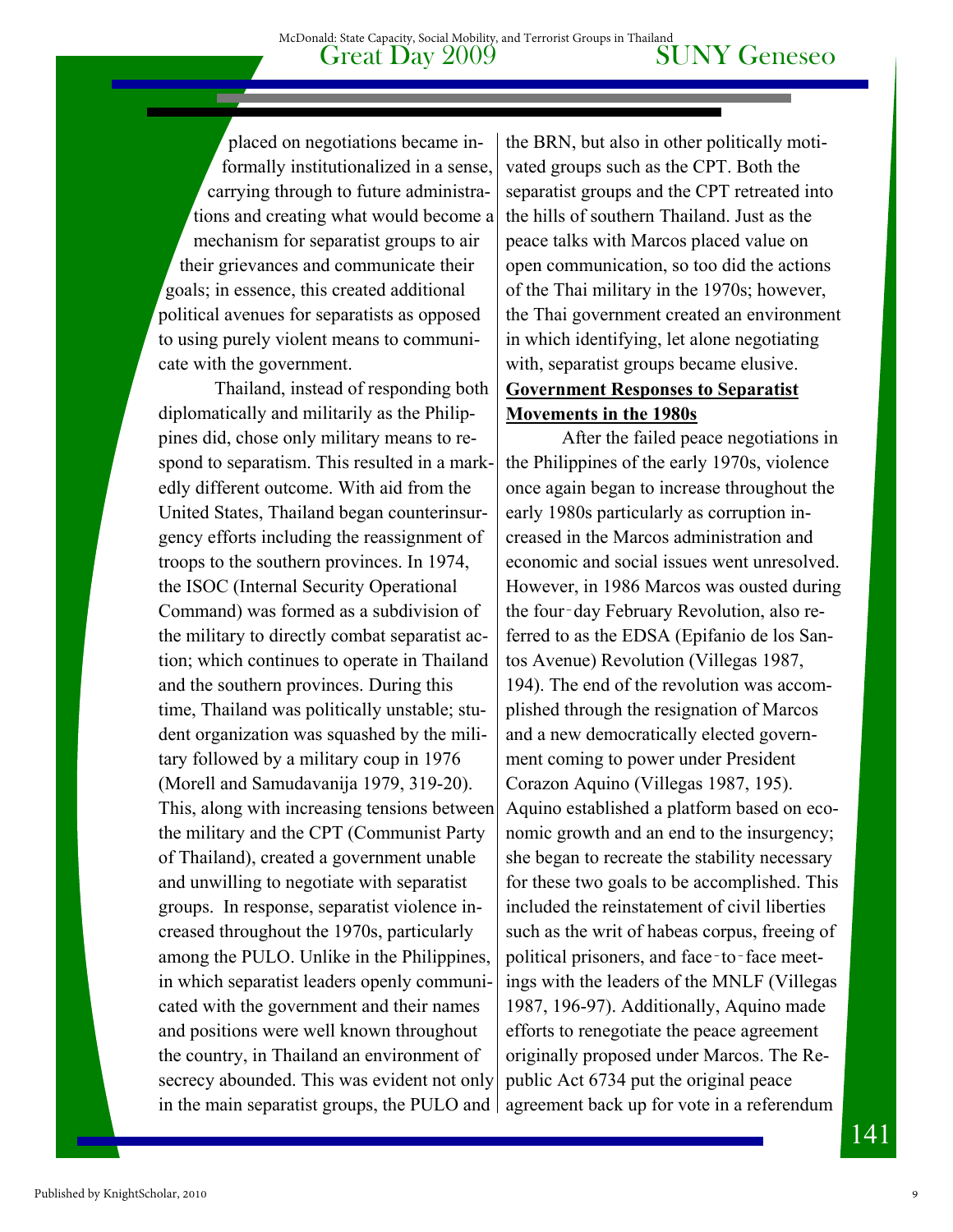Great Day 2009 *Proceedings of GREAT Day, Vol. 2009 [2010], Art. 11*

in 1989; however, only four of the provinces voted for the act (Rabasa and Chalk 2001, 92). Despite only four of the thirteen provinces voting in favor of the referendum, the ARMM (Autonomous Region of Muslim Mindanao) was created in 1990. The ARMM operates as an autonomous government; the governments of the four provinces that voted in favor of inclusion are under the ARMM (Bertrand 2000, 40). It may appear as if the MNLF had reached its goal of an autonomous Mindanao and would subsequently no longer act as a separatist group. However, the group deemed the inclusion of only four of the thirteen provinces unacceptable and it continued to exist and communicate with the government.

The new policies of the Filipino government in the 1980s focused on tempering the insurgency through means other than martial law or direct military involvement. Instead Aquino focused on issues of stability throughout the country that were necessary for a functioning democracy, including greater institutional capacity after the centralized power under Marcos. Within a year of the revolution, the economy in the Philippines had improved and Aquino actively worked to improve the Philippines' image abroad as well as to reduce the Philippines' external debt (Villegas 1987, 201). This policy was overall effective in reducing the amount of widespread violence from separatist groups. While some violent outbreaks continued in the southern provinces, there was a clear reduction in the amount and severity of attacks.

During the 1980s, a secondary separatist group came to the forefront in the Phil-

ippines, when the MILF (Moro Islamic Liberation Front), an offshoot of the MNLF gained a following. This later complicated communication with the government, as the government was accustomed to negotiating with the MNLF and on several occasions failed to include the MILF in the discussions, which only aided in fueling violence from the MILF.

There was a significant decrease in violence in Thailand in the 1980s. This was due in part to the actions of General Prem Tinsulanonda as prime minister (1980 to 1988) to liberalize and create institutionalized changes in Thailand (Melvin 2007, 34). These changes were facilitated by an expanding economy and rapid industrialization in Thailand. Prior to the 1980s Thailand had relied on the export of agricultural products, resulting in Thailand having some of the lowest wages in the region and widespread poverty (Hussey 1993, 14). While the Southern Malay Provinces remained largely engaged in agriculture, the significant gains Thailand made beginning in 1985, led it to be dubbed "Asia's fifth tiger" (Hussey 1993, 14). With expanding economic power came an increase in educational funding and political awareness, which had begun to become evident in the 1970s during the October Revolution, with the increase in student political activity and the creation of the CPT (Paribatra 1993, 882). The media became freer to operate independently of the government, political parties grew and expanded, and there was the creation of a middle class in Thailand (Paribatra 1993, 883). These represent positive changes in Thailand, in which legitimate institutions existed through which Thai citizens could express their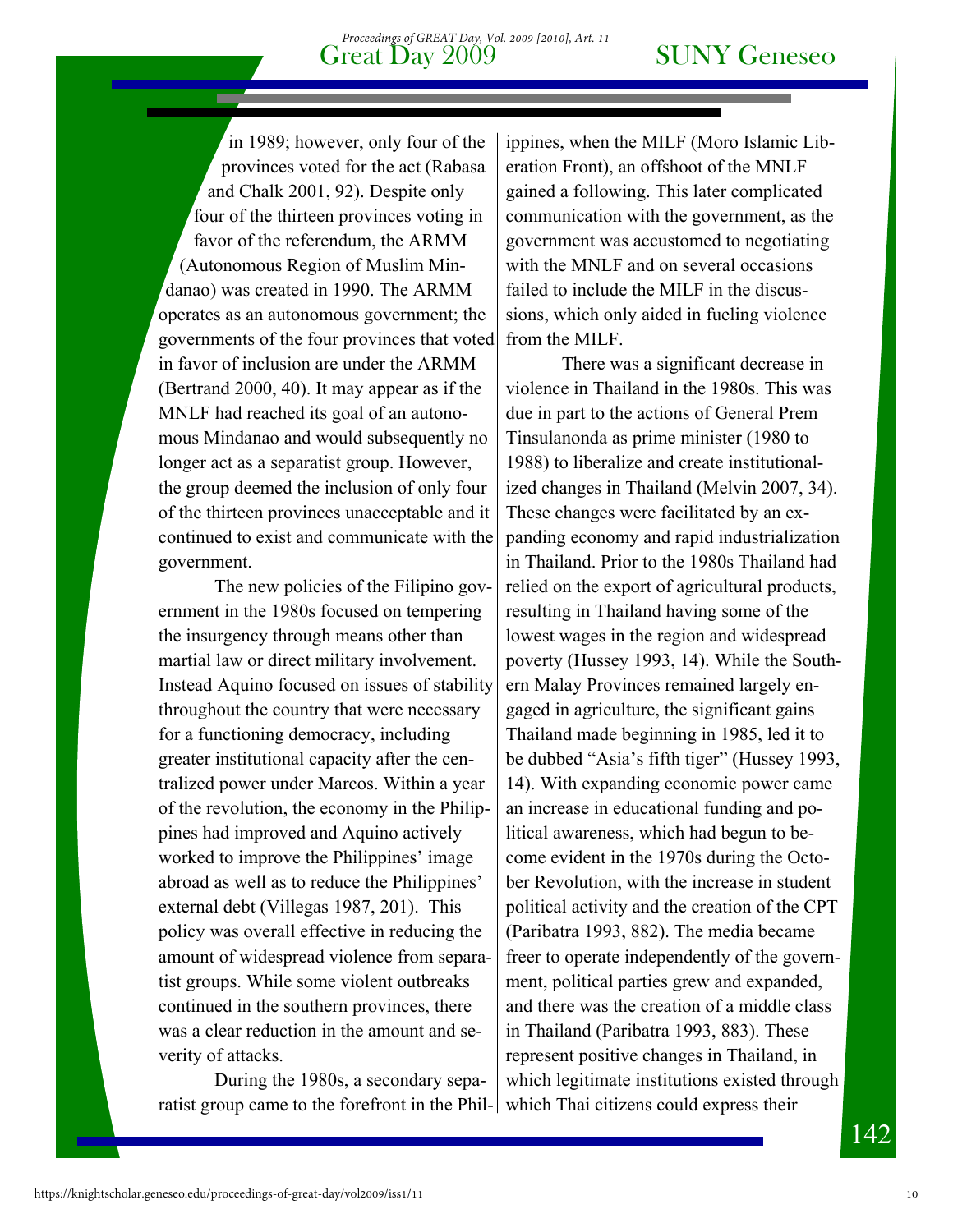political beliefs. The freedom of the press is crucial in creating accountability and transparency in a government. Additionally, increased political activity and political options (more political parties) allowed for a plurality not yet seen in Thai politics.

 In addition to political and social changes, changes were implemented to addressseparatist concerns in the southern provinces as well. A military-civilian court was established to allow Malay citizens to report crimes that occurred during the military reign in the 1970s (Macan-Markar 2006). This was done in an attempt to reconcile the egregious crimes committed during military rule including the "disappearance" of many Malay activists, the military imprisonment of large groups of civilians, and the killing of suspected separatist sympathizers. The goal was to foster greater understanding between Thai Buddhists and Malays regarding the political situation in the south. The creation of a court to address the problems of the Malay signified the changing role of the government in Thailand. The government began to take political steps to institutionalize the role of the southern provinces within the Thai government.

 Prime Minister Tinsulanonda created CPM 43, a new security taskforce. Unlike the security forces present in the south in the past, CPM 43 was subject to the constitution of Thailand and therefore could not hold civilians against Thai law (Melvin 2007, 13). Not only had the manner in which the government ensured security in the south changed, but also the administration of the southern provinces was changed in 1981. In conjunction with CPM 43, the Southern Bor-hold a majority in parliament,

der Provinces Administration Centre, (SBPAC) was formed (Melvin 2007, 13). This allowed greater control of the southern provinces by local officials and established amnesty for former separatists. This was part of the new government push for political participation and legitimate institutions rather than focusing directly on the eradication of separatist groups. This was a clear sign of the increasing capacity of the government. The Thai government had the capability not only to create institutions but also to ensure their success through nonmilitary means, a crucial aspect missing in state response prior to and after the 1980s. This had not been possible prior to this point in Thai history. However, the fragility of the emerging democracy was challenged in the early 1990s, when the plummeting economy in Thailand and a lack of full transparency by the government reversed the progress of the 1980s.

#### **Government Action in the 1990s**

 In 1988, Prem Tinsulanonda stepped down as prime minister and Chatichai Choonhavan became the first prime minister to be an elected member of Parliament (Neher 1992, 595). It appeared as if the democratic transition in Thailand would occur effectively and peacefully. However these prospects were set back in 1991 when a military coup overthrew the elected Thai government. The coup was unexpected and surprised Thai government officials as well as the international community. There were several reasons why the coup occurred. With the increase in political parties and plurality in the 1980s came widespread factionalism in Thai politics. No one political party could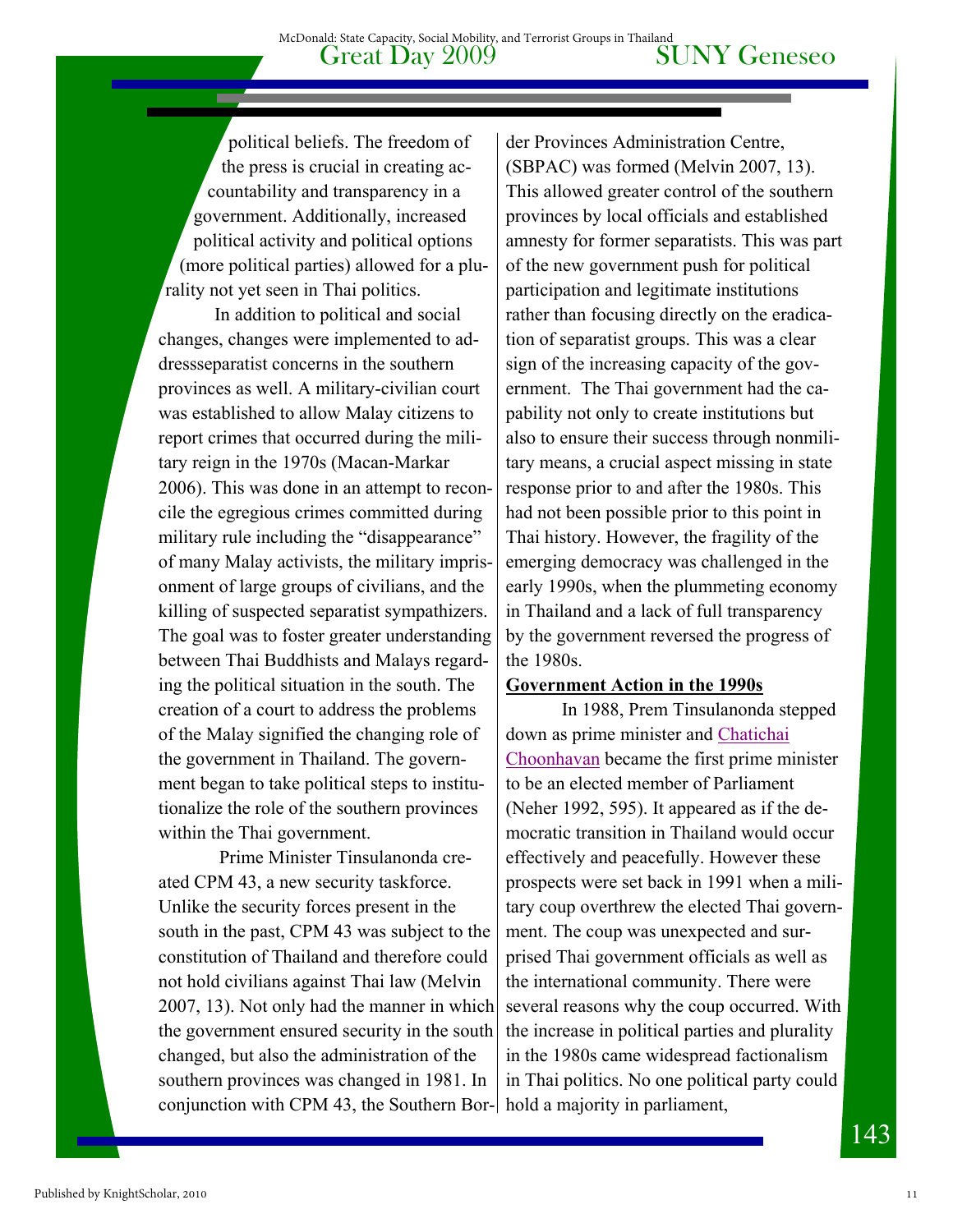so coalitions were necessary. However, coalition alliances changed quickly and the past problems of corruption still haunted Thailand. With the freedom of the press instituted under Tinsulanonda, the corruption was reported on an almost daily basis. This, combined with the frustration of the Thai public with the incapability/unwillingness of the government to institute policies to decrease the gap between the wealthy elites and the poor majority, led to discontent in the country. Thus, when the military coup occurred in 1991, there were no immediate protests to the overthrow of the elected government (Neher 1992, 596).

The military coup was led by a group that called itself the National Peace Keeping Council, which appointed Anand Panyarachun as interim prime minister (Paribatra 1993, 887). Panyarachun worked on creating a Thai constitution (which became effective in 1997) and economic reforms. Elections were scheduled for March 1992. The elections resulted in the appointment of General Suchinda Kraprayoon (a member of the National Peace Keeping Council) as prime minister. Tensions quickly flared as Kraprayoon was not an elected member of Parliament. The Prime Minister attempted to relieve tensions by claiming that he would support an amendment to the constitution that Panyarachun had begun work on, that would make it necessary for the prime minister to be a member of Parliament. The coalition majority supported the proposed amendment but stipulated that Kraprayoon should remain prime minister for the duration of his term. This resulted in what came to be known as Black May in Thailand (Paribatra 1993,

888). Black May began on May 17, 1992 and continued until May 20. Hundreds of thousands of Thai citizens protested the premiership of Kraprayoon. The military initially responded by trying to violently suppress the protesters, resulting in approximately fifty deaths and hundreds of arrests. Under clear public scrutiny the coalition decided to enact the amendment that would stipulate that the prime minister had to be an elected member of Parliament, thus, ending Kraprayoon's term as Prime Minister (Shenon 1992). Anand Panyarachun, the interim prime minister from the military coup, reinstated himself as prime minister. The military leaders of the Kraprayoon administration were removed from their positions, and relative peace returned to Thailand for a time (Paribatra 1993, 890). However, the problems that reigned during Choonhavan's premiership continued, namely widespread poverty in the southern provinces, which continued to be ignored due to the political instability in the central government.

Thailand faced a severe economic downturn in the late 1990s, along with many other Asian countries. The growth that had begun in the late 1980s and early 1990s was created largely through foreign investments and loans. When the bubble on growth "burst" in the late 1990s, investors pulled out of Thailand and the government owed large amounts of money to outside investors (Pempel 1999, 149-150). In addition, the gap between the elite and the poor in Thailand was never adequately addressed during Thailand's economic growth; as such the poorest in Thailand were most effected by the downturn. During this time separatist violence in Thailand was almost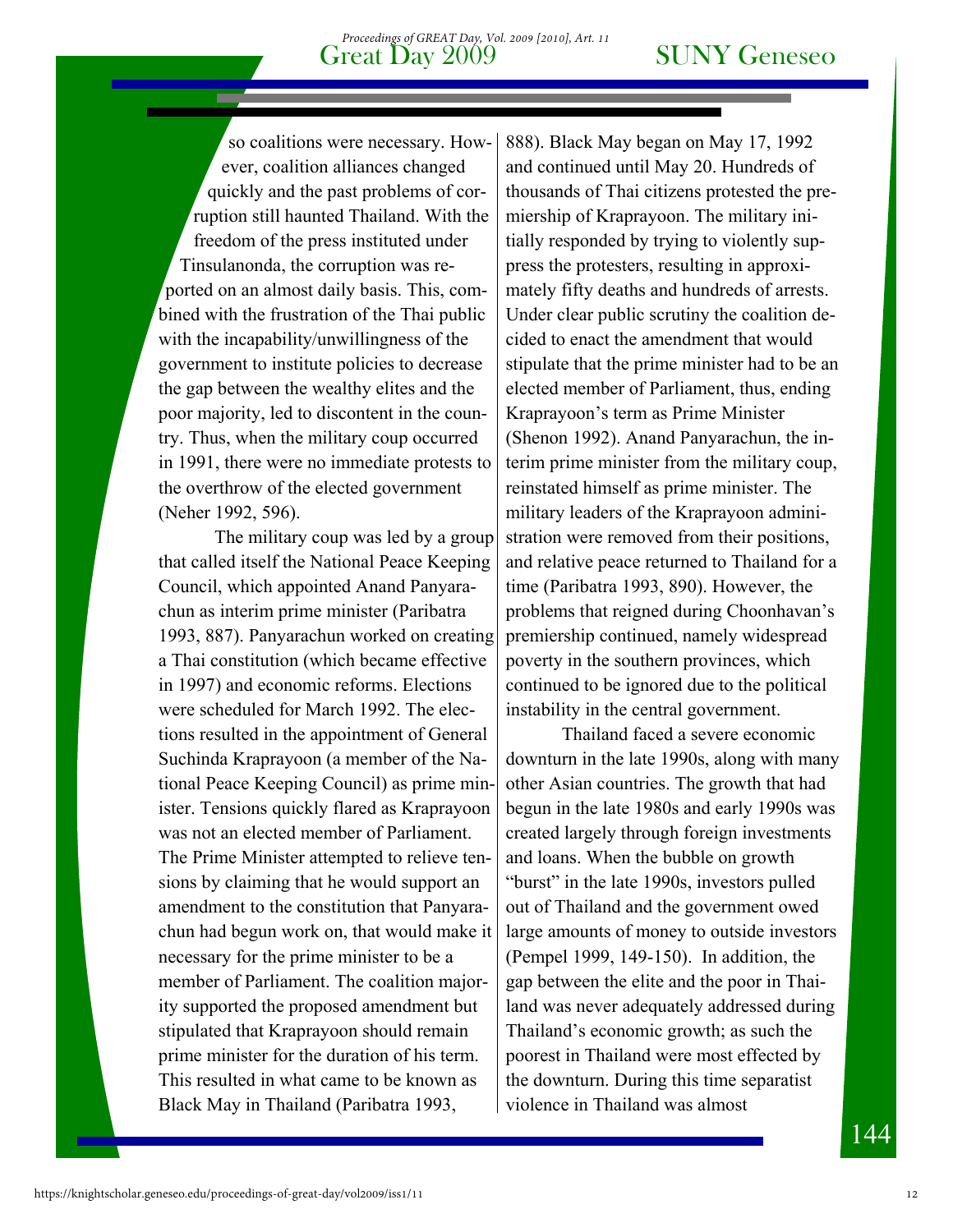nonexistent, leading some to believe that the groups were no longer active. However, despite the signing of the new constitution in 1997, democratic initiatives in Thailand were overturned with the premiership of Thaksin Shinawatra in 2001.

Similarly to Thailand, the early 1990s represented a time of relatively little separatist violence in the Philippines. After the February or People Power Revolution in 1986, the subsequent administrations were considered to be legitimate by both the general public in the Philippines as well as by the main separatist movements (the MNLF and the MILF) (Bertrand 2000, 38). Coinciding with the precedent set by Marcos, the Ramos government attempted to reconvene peace talks with the MNLF. Despite the creation of the ARMM, the MNLF wanted more provinces to be included in the administrative region. Unlike Marcos's administration, the new Filipino government was truly democratic and as such a lasting agreement seemed possible. Both the Filipino government and the MNLF had confidence that the other would uphold their end of the peace talks. The Ramos government had shown that democracy was becoming entrenched in the Philippines and the MNLF gained legitimacy through their backing by the OIC (Bertrand 2000, 39). These were the conditions under which the 1996 Peace Agreement was signed.

The agreement was largely based off of the initial Tripoli Agreement set out by Marcos. An administrative council, the SPCPD was placed in charge of the execution of the agreement. The implementation of the agreement took place over a three‑-

year period in which members of the MNLF were given positions in the military as well as the police, in addition to top spots in the SPCPD. Then, after the establishment of the SPCPD, a consolidation of the SPCPD and the ARMM created one administrative body for the fourteen then–independent provinces, after a vote by the fourteen provinces (Bertrand 2000, 42). In theory, the creation of these administrative bodies would create lasting institutions and a political framework through which separatist leaders could engage politically.

Problems began to emerge within the ARMM and the SPCPD shortly after their creation. Both have been plagued by mismanagement (in particular with regards to the budget), and the SPCPD had an uncertain role. The SPCPD was set up to be a transitory organization; it was not created to remain a part of the administration of the ARMM. As such the SPCPD holds little real power; its function instead is to convene to make suggestions to the Filipino government (Bertrand 2000, 47). The ARMM has been accused of acting as the "implementing arm of the government" (Bertrand 2000, 48) as opposed to an administrative body that represents the interests of the local communities.

There were several problems stemming from the peace agreement that made the possibility of a lasting peace settlement unlikely. First, the MNLF has been steadily losing power in the southern provinces. With the relative peace of the 1990s and a legitimate government, membership decreased. Additionally, the breakaway of the MILF (the military branch of the MNLF) left the MNLF with decreased military power as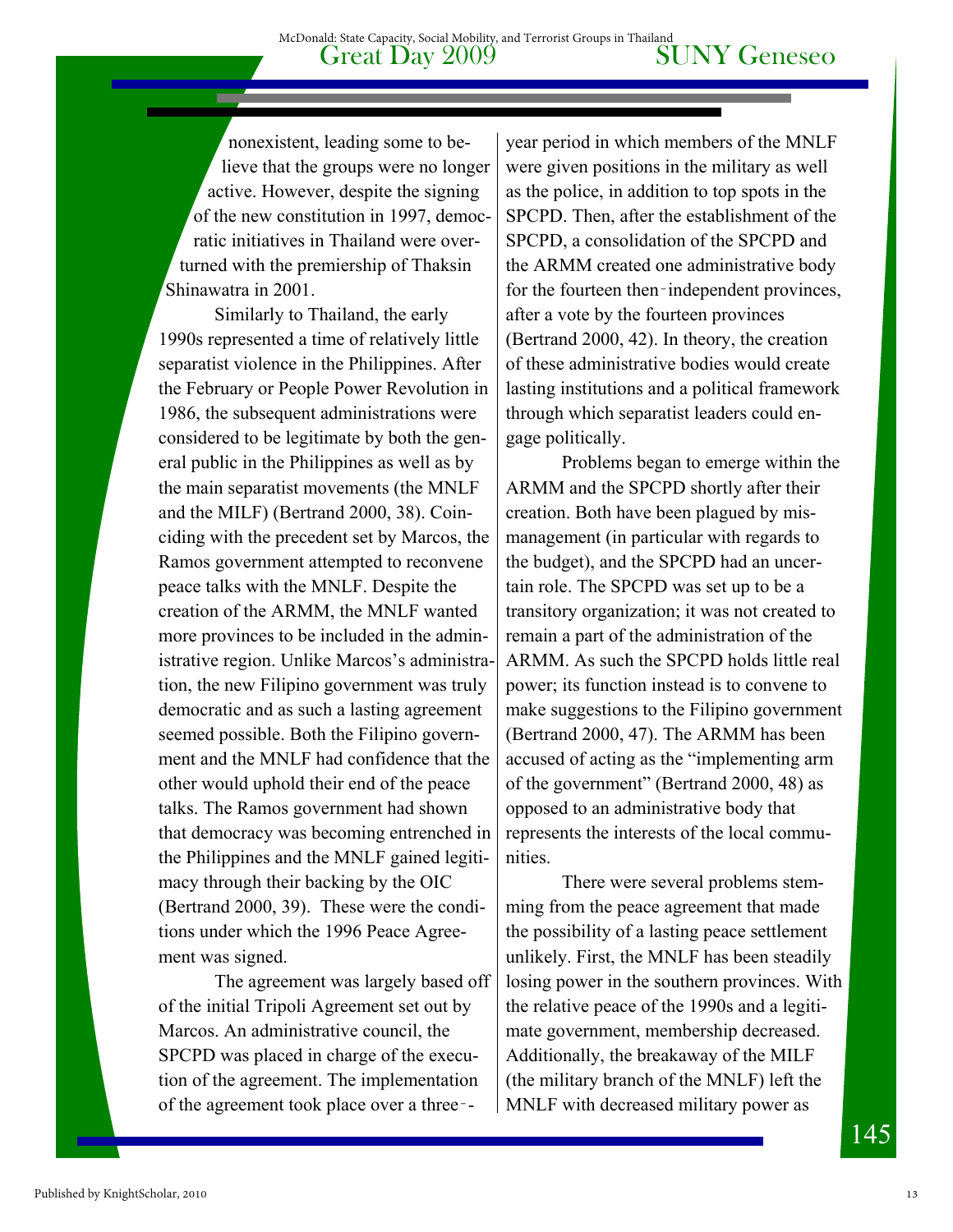well as influence (due to decreased numbers). This made the MNLF eager to sign a peace agreement. Second, only four provinces voted to join the ARMM in 1989 and the likelihood of the remaining provinces voting to join only a few years later was slim especially due to the decrease in separatist supporters. This limited participation made the creation of an actual autonomous region difficult. Also, the widespread corruption and inefficiency of the ARMM and the SPCPD made their success unlikely. These two factors together, a weakened MNLF and the limited number of provinces willing to join the ARMM, set the agreement up for failure. To complicate matters further, the MILF opposed the signing of the Peace Agreement. This was because the MILF claimed that the agreement failed to address the problem of the loss of Moro ancestral lands. Also, while they agree that it may have solved the problems of the MNLF, they believed that it did not address the true problems of the Moro people (which the MILF claimed to represent) (Bauzon 1999, 264).

#### **The Current State of Separatist Movements**

Amid the fallout of the problems of the 1996 Peace Agreement, the 1998 elections were a large loss for the MNLF and a new president was elected, former Vice President Joseph Estrada. Estrada's presidency set the backdrop for the rising tensions in the Philippines. Estrada stepped down as president in 2000, facing allegations of payoffs from illegal gambling. A resurgence in violence followed, with an increase in violence and kidnappings in 2000. After Estrada stepped down as president, Vice President Gloria

Arroyo became president of the Philippines (Montesano 2004, 94). Separatist violence continued to grow during Arroyo's first term, with other political issues prohibiting the government from addressing separatist groups. The government was plagued with problems, including attacks by the Communist Party of the Philippines (CPP) on military bases and continuing accusations of political corruption (Montesano 2004, 95-96). This corresponded with bombings by the MILF, the now more violent and powerful separatist group (Montesano 2004, 96).

 Once again, peace talks were initiated to try to put an end to the violence in the southern provinces. In late 2003 Arroyo met with the MILF, and not the MNLF, along with the OIC to attempt to put into place a ceasefire and initiate peace talks (Montesano 2004, 97). The peace talks resulted in yet another peace agreement in the Philippines. In keeping with the pattern in the Philippines, in January 2005 the MILF fighters attacked government troops and the ceasefire was broken, resulting in another three years of violence (Montlake 2008). The most recent action in the Philippines maintains this pattern as well. In August 2008, the Filipino government and the MILF leaders reached an agreement to expand the size of the ARMM. This would have solidified a "homeland" for the Moro. However the Filipino Supreme Court issued a ruling to block the signing of the agreement, as it was seen as possibly unconstitutional and called for a hearing in which both the government and the separatist leaders would speak (Montlake 2008). This action by the Supreme Court was deemed unacceptable by the MILF leaders and violence has once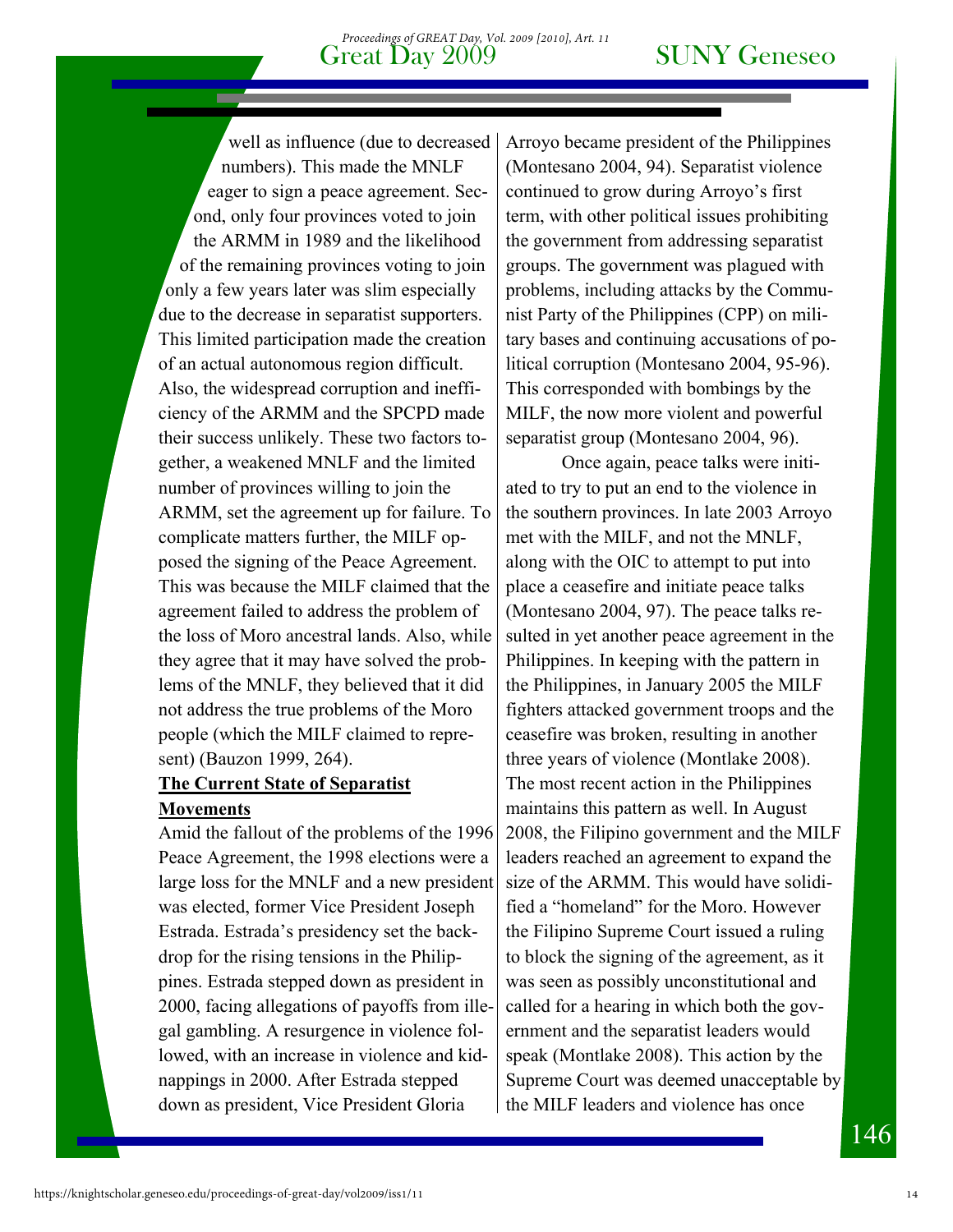again marred the southern provinces. Hundred of thousands of people have been displaced and hundreds killed in the ensuing violence that continues as Filipino security forces attempt to hunt down the MILF leaders.

 Despite relative peace in the 1980s and 1990s in Thailand, the turn of the twenty -first century saw a renewal of violence that had been dormant for thirty years. Following the terrorist attacks on September 11, 2001, Prime Minister Thaksin wanted to appear as if separatist violence had ended in Thailand as the United States announced a war on terror. Clearly, this was due to a fear of a U.S. invasion in Thailand as part of this war on terror. Thaksin attempted to eradicate indications of past separatism within Thailand (Storey 2008, 36). This included the dismantling of CPM 43 and the SBPAC, some of the only successful political institutions related to separatist violence Thailand had been able to create and maintain. Thaksin than installed local provincial leaders who would respond directly to him (Storey 2008, 37). These actions taken by Thaksin undermined the positive democratic changes that had taken place in Thailand and created instability with the removal of key institutions (i.e. CPM 43 and the SBPAC). Thaksin returned to the Thai tradition of centralized democracy, in an attempt to increase the power of his political party Thai Rak Thai, which had received little support from the south in the previous elections (Bajoria and Zissis 2008). Renewed violence emerged in the south in January 2004, including daily assassinations and kidnappings. Thaksin responded by declaring martial law in the southern provinces.

Thaksin quickly lost support as violence continued to wreak havoc on the country and in 2006 he was replaced in a military coup (Bajoria and Zissis 2008). An interim prime minister was appointed and the SBPAC and CPM 43 were reinstalled. The Thai government attempted peace talks with separatist leaders for the first time. However, the government still does not know who the leaders or members of the BRN (BRN-C) and the PULO are, so secondary leaders of disbanded groups were consulted. Due to this, the peace talks did not occur with current members of separatist groups, and as such the peace talks were not effective in resolving the current separatist violence. Violence continued and worsened in the southern provinces, peaking in 2007. There have been over 1,500 casualties since the fighting began again in 2004. Martial law continued in the southern provinces, with the military having full control of the region (Bajoria and Zissis 2008). This is a clear violation of the SPBAC, which is supposed to be in control of security in the south and has to follow Thai laws. Under martial law, the military does not have to comply with Thai laws and historically has not, instead committing heinous acts against the local Malay population. The most recent protests, in April 2009, exhibit the weakness of the Thai government. Thousands of protestors marched on the capital, Bangkok, disrupting the New Year festivities and inciting violence from the police. The protestors are not separatist members, but citizens frustrated by the corruption and political instability in Thailand. The attention now focused on the protests once again distracts the government from focusing on separatist violence. As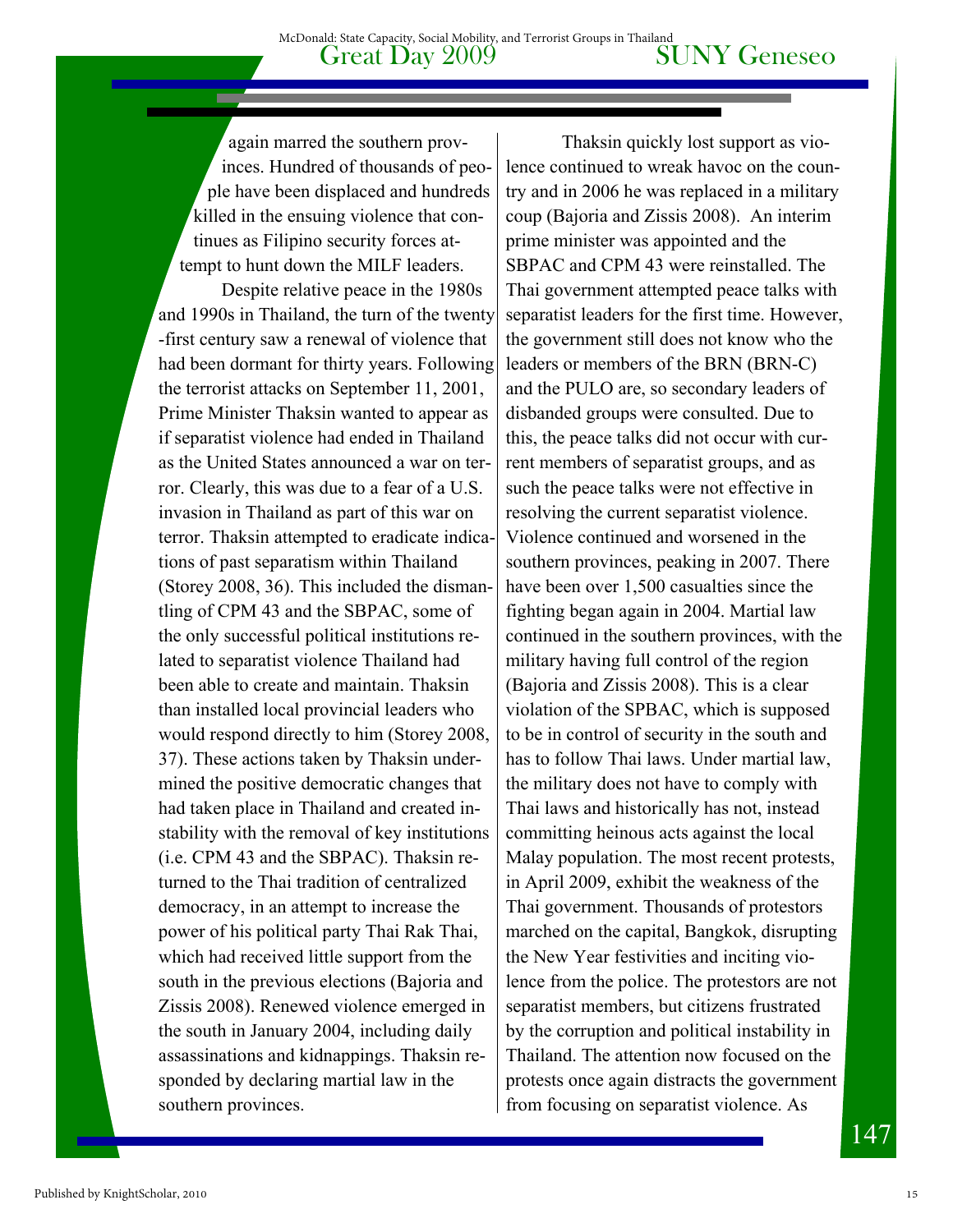government attempts to control the protests, violence mars the southern provinces.

In Thailand, where institutions have been largely incapable of keeping up with the demand for response from the public, when attempts to institute policies that would aid the Malay were tried they have failed. This is evident historically, as no lasting political institutions were created in the sixty years since separatist violence began with the exception of CPM 43 and the SBPAC, and even they were dismantled for a period of time. A more recent example can be seen in the period following martial law in 2004, when the government held elections for Tambon councils (local administrative bodies) as well as PAOs (Provincial Administrative Organizations). In theory, this would have created power at the local level and representation for differing viewpoints (i.e. the Malay). Additionally, as 35 percent of budgets must be approved by the PAO, it would have allowed for Malay representation on financial matters (Albritton 2005, 170). However, by the end of the year the results had still not been confirmed by the government (Albritton 2005, 171). This pattern of government repression followed by attempts at reconciliation, each time too weak to reach demands, had repeated itself throughout the twentieth century and continued into the twenty‑first century, each time eliciting an angered and violent response from the BRN.

Conversely in the Philippines, institutions were in place to address the grievances of the people. For example, beginning in the 1950s the Filipino government passed a series of Land Reform Acts that were

aimed at ending the cycle of tenant farming that was impoverishing the Moro. The original Land Reform Acts called for the tenant farmer to pay the taxes on the land in order to regain the land; however, the amount of the taxes owed per parcel of land was an unattainable amount for the Moro, and as such the acts as they stood aided fewer than 50,000 people within the first thirty years of its passing. However, due to the strong institutions present in the Philippines there were committees and councils through which the Moro could explain their concerns. Recent Land Reform Acts, in the last decade, have been more successful as share tenancy has been outlawed and institutions such as the Department of Agrarian Reform were established to monitor progress and work toward greater social justice.

#### **Analysis**

 After chronicling the development of the separatist movements and the government responses to them, it is important to analyze how government action has affected separatist violence. There are two components upon which the case studies will be analyzed: state capacity and crisis vs. noncrisis transitions (a theory about democratic transitions). State capacity will be used to explain government action in Thailand and the Philippines from the 1940s to the 1970s, while crisis vs. noncrisis theory will be used to explain government action in the 1980s and early 1990s (post–democratic transition), and both capacity and crisis vs. noncrisis theory will be used to explain the current separatist situation in each country.

State capacity refers to the governments' ability to enact change, create institutions and infrastructure, and maintain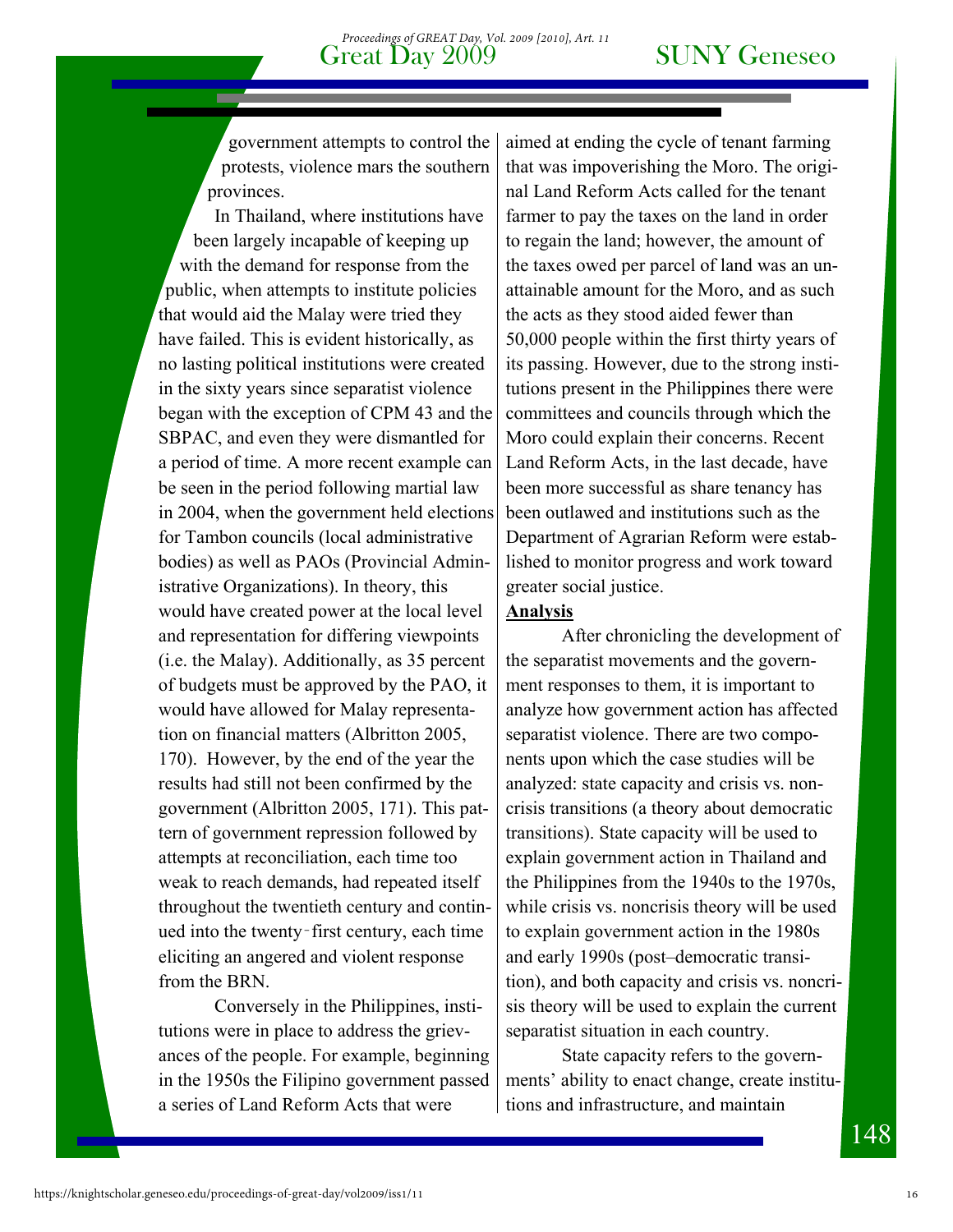political stability within the country. The crisis vs. noncrisis transition theory, as proposed by Stephen Haggard and Robert Kaufman, will be applied not to the democratic transitions within Thailand and the Philippines (though they both fit the model), but instead as a guideline through which to characterize government responses to separatist violence. **State Capacity** 

 Before their democratic transitions, Thailand and the Philippines represented different levels of state capacity. Thailand had low state capacity, was politically unstable (frequent military coups) and lacked the ability to create meaningful and lasting institutions. However, the Philippines had high state capacity, with routine peace negotiations occurring between the President of the Philippines and the leaders of the MNLF beginning in 1975. Additionally, the Philippines began land reform acts in the 1960s and 1970s to restore the ancestral lands of the Moro.

Thailand suffered from issues surrounding low state capacity, which can be compared to theories that were presented in Samuel Huntington's *Political Order in Changing Societies*. Huntington stated that as political consciousness increases, as a result of increased literacy, education, and industrialization, so too will political demands and participation. If a state, in this example Thailand, were to be unable to meet those expanding political demands, then the state's ability to create new institutions as well as the integrity of the current political institutions would be greatly undermined (Huntington 2006, 5). This can be seen in Thailand from the beginning of the govern-

ment's reaction to the separatist movement. As an attempt at conciliation, the Thai government passed the Patronage of Islam Act in 1945. The Act was aimed at addressing the complaints of the southern provinces, namely the Thai government's attempts at forced assimilation. The act created a position within the Thai government for an Islamic advisor, the *chularajamontri,* to the Thai king (Marshallsay 2008, 4). Additionally, shortly after the passing of the Patronage of Islam Act, the Thai government allowed Islamic law to be used in four of the southern provinces on issues related to heritage and family affairs. However, the Malay people did not respond as the Thai government expected. The Patronage Act incited anger among the Malay, as many thought the creation of an advisor on Islamic affairs to the king was yet another way for the government to monitor and undermine the Malay. Additionally, the *chularajamontri* did not come from the southern provinces; instead often the *chularajamontri* came from the Bangkok area (Marshallsay 2008, 4). As the *chularajamontri* was in control of the local leaders in the southern provinces and was their liaison to the central government, this only confirmed the Malay suspicion that the *chularajamontri* was not created in order to represent their interests, but instead another mechanism through which Thai control could be established over the Malay.

Low state capacity prohibited the government of Thailand from being able to make progress in reducing separatist violence. What action the government took seemed to only further the cause of the separatist groups. Due to its low capacity and ineffective government action, Thailand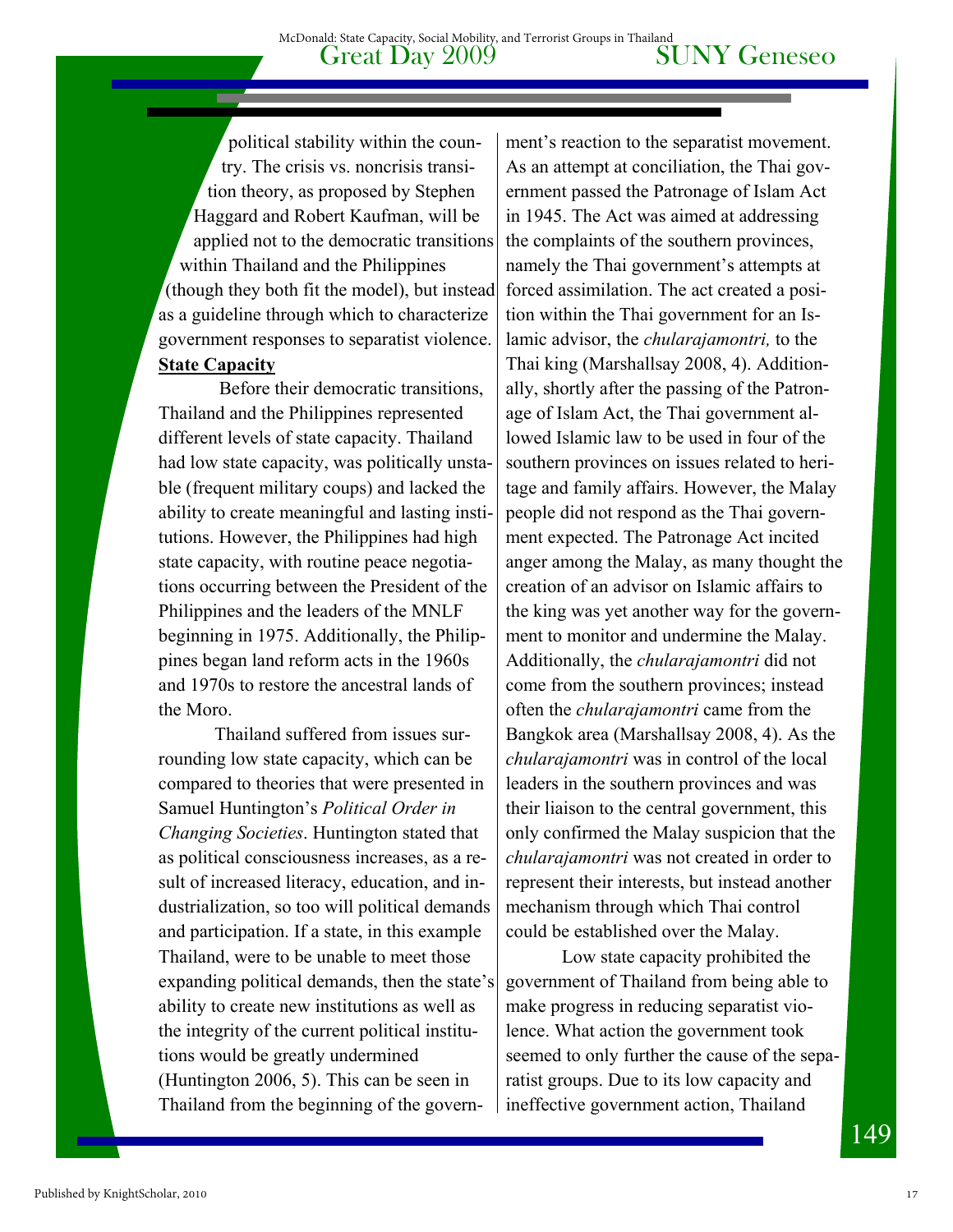#### Great Day 2009 SUNY Geneseo *Proceedings of GREAT Day, Vol. 2009 [2010], Art. 11*

largely relied on the military to control the terrorist actions of the separatist groups. This is evident by the decade‑long emergency called in response to the formation of the first separatist groups in 1949. Additionally, the relative strength of the military in Thai society (seven military coups since the beginning of separatist violence) made the military the only lasting governmental force capable of dealing with separatist violence. When government action failed and Thailand faced political instability in the 1970s (a military coup in 1976 as well as violence stemming from the CPT), the government created the ISOC to manage separatist violence. Numerous problems emerged from the government's decision to allow the military to handle the separatist movements. The military did not have to follow Thai laws; this obviously resulted in widespread abuse in the southern provinces. Individuals were held without charges, people went missing, and executions would occur without trials. This type of military response did not temper separatist groups; it only helped to further their cause with the Malay people. Additionally, the military abuses undermined the legitimacy of the Thai government and failed to encourage political action over separatist violence.

In the Philippines, high state capacity worked to foster peace negotiations between the government and separatist leaders. As stated earlier, President Marcos first met with separatist leaders in order to engage in peace negotiations and a ceasefire in 1976. The ability for a government to effectively communicate and negotiate with a terrorist group is a large accomplishment. With the

OIC acting as a mediator, the government of the Philippines was able to communicate its goals and stance to the separatist leaders and vice versa. This form of open dialogue created a mechanism through which both parties could air their grievances. Additionally, it institutionalized a political mechanism through which separatist leaders' voices were heard by top government officials. This would establish the beginnings of political participation necessary for leaders from the MNLF to make the transition to local leaders in the ARMM.

Peace negotiations and ceasefires were helpful tools in creating temporary peace in the Philippines. However, there has yet to be lasting peace as the separatist groups, namely the MNLF and the MILF more recently, periodically renew violent outbursts. This is often done in response to an unfavorable result in a referendum or because the Filipino government fails to act fast enough to their demands. The causes of this reaction will be discussed in the analysis of "moral hazard" as well as the crisis vs. noncrisis theory.

#### **Crisis vs. Noncrisis Theory**

Crisis vs. Noncrisis Theory, as designed by Stephen Haggard and Robert Kaufman, is used to explain democratic transitions. The theory states that economic and social conditions that are present in a country during its democratic transition will shape whether it responds in a crisis or noncrisis manner. There are several characteristics that are said to be emblematic of crisis and noncrisis transitions. In a crisis transition, the government will act quickly, the opposition powers gain greater influence in political decisions, and the military and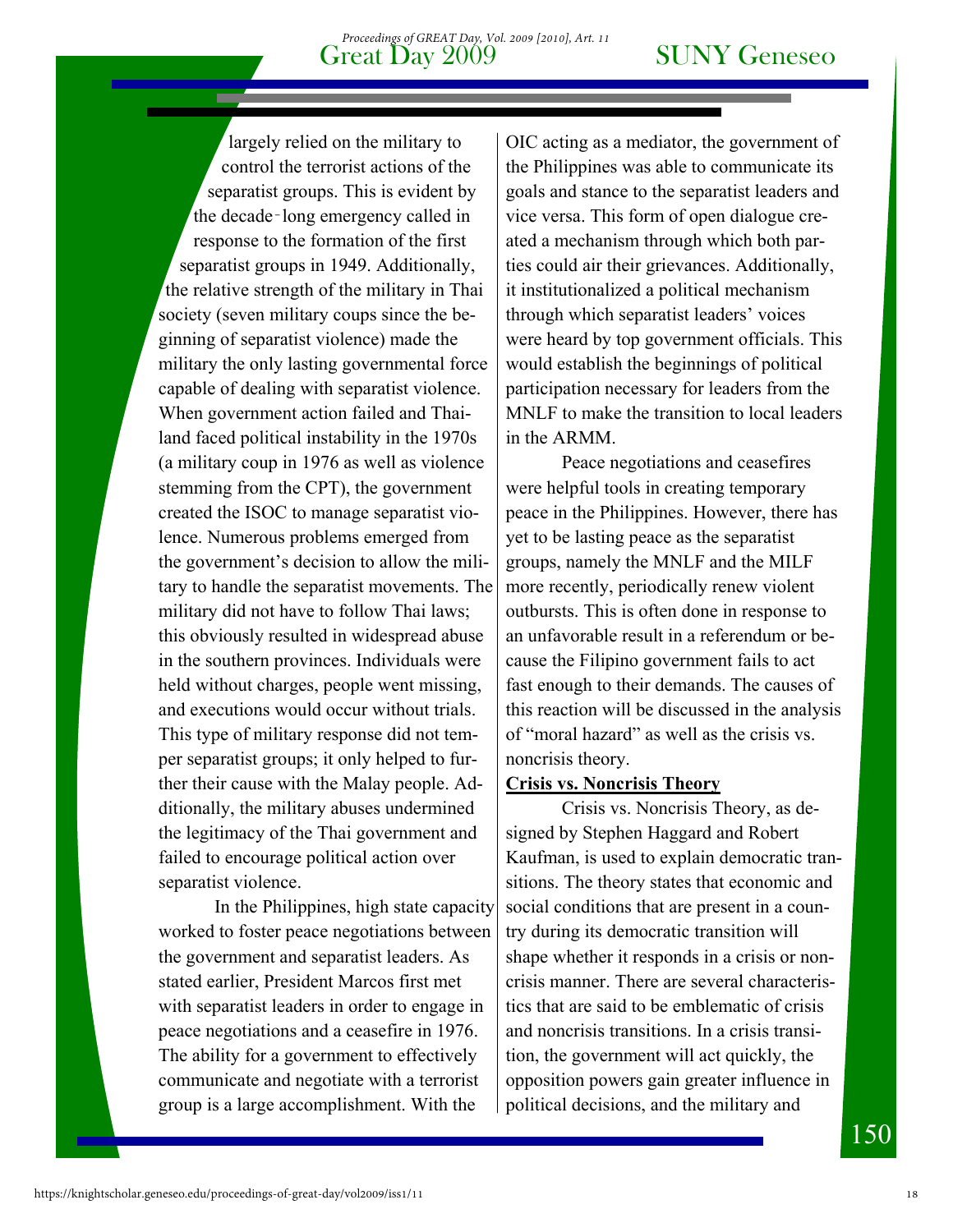communist party are weakened. According to the theory, a noncrisis response looks almost the opposite of a crisis response. The government reacts slowly to threats and power remains with authoritarian figures, the opposition has little role in government, and the military and communist parties are strong within the country (Haggard and Kaufman 1997, 269). The theory presented is based on governments in transition responding to economic crisis. Haggard and Kaufman use Thailand and the Philippines as examples of noncrisis and crisis transitions, respectively, within their theory (270). However, these characteristics can also be used to explain the Thai and Filipino governments' responses to separatist violence after their democratic transitions.

The Philippines represents a crisis transition. This is evident in the government's action toward separatist groups. The first criterion of a crisis transition is quick government response to an issue. This is evident in the Philippines in the government's repeated negotiations with separatist leaders. Shortly after violence begins, the president of the Philippines reengages in negotiations with the MNLF leaders in order to successfully create a ceasefire and peace agreement. There have been over six peace agreements since Marcos's initial dealings with the MNLF leaders in 1976. The second criterion of a crisis response is increased influence given to the opposition power. This is arguably the Philippines largest problem in fighting separatist violence. The government's patterned response of going to the separatist leaders in order to create peace agreements has given disproportionate power to leaders

of the MNLF and the MILF. The government has already created the ARMM and created government positions for separatist leaders, and the separatist groups continue to demand more from the government. This has led to the breakdown of peace in the south as the separatist groups seek greater power and influence in the country. It appears as if the government's capacity to create peace agreements and ceasefires backfired due to the power that it has given the separatist leaders. The leaders of the MNLF and the MILF are aware that if they seek more from the Filipino government, all they have to do is create a violent backlash and the government will return with another peace agreement, including further provisions to meet their demands. As such there is no incentive for the separatist groups to uphold the peace agreements they enter into, as greater results can be garnered through violence. The last two criteria, a weak military and communist party, are characteristic of the Philippines. Additionally, the weakness of these two groups has enabled the government to focus on the issue of separatist violence, unlike in Thailand where political instability due to the power of the military and communist party has crippled the government's ability to act.

Thailand is an example of a noncrisis response. The government has been slow to respond to terrorists. This is for two reasons, the government's inability to act and subsequent reliance on the military, and the government's focus on other issues including violence from the communist party and political instability. Because of this, little political action was taken to temper separatist groups. The power in the Thai government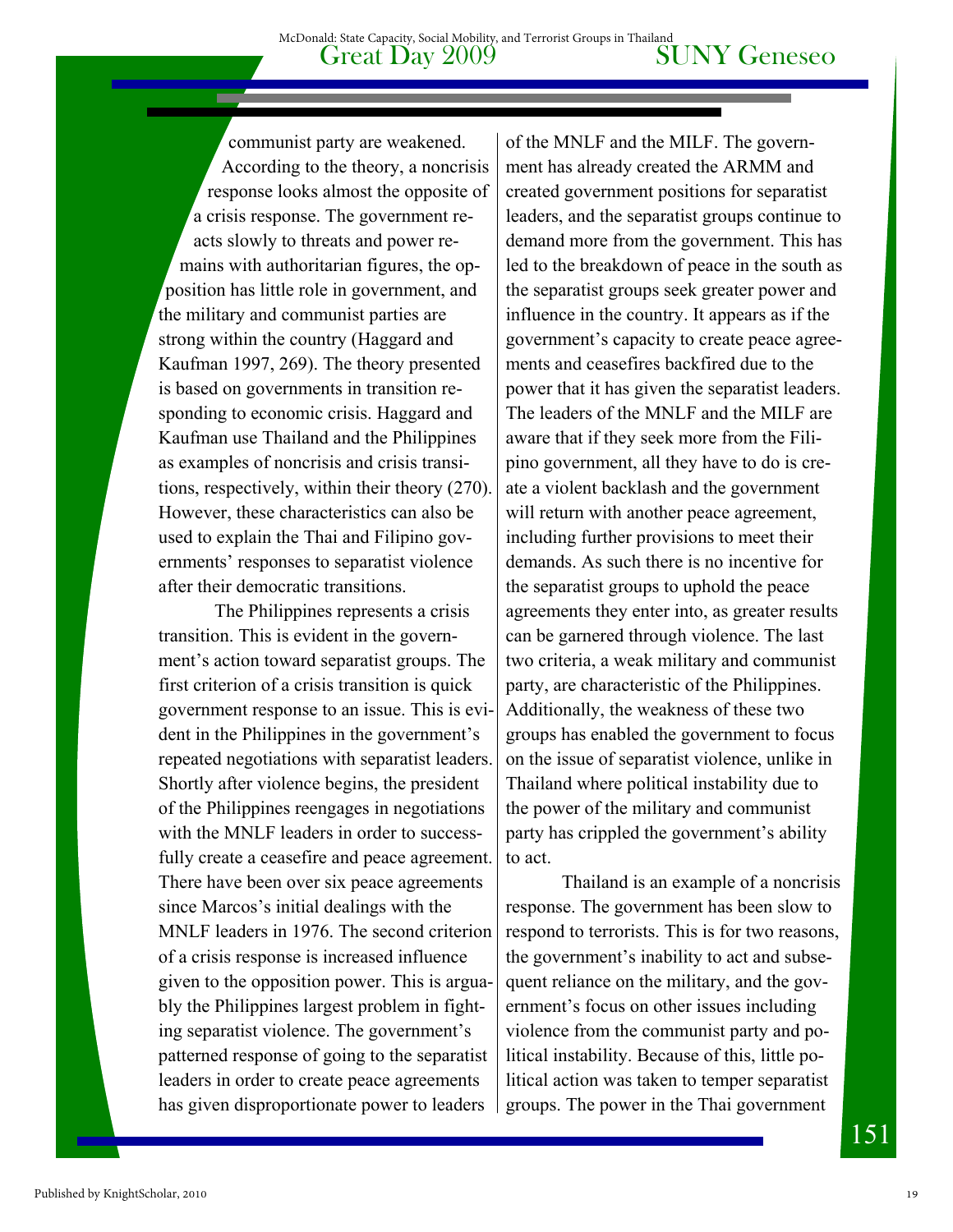#### Great Day 2009 SUNY Geneseo *Proceedings of GREAT Day, Vol. 2009 [2010], Art. 11*

has remained with the central government due to its noncrisis response. The leaders of the BRN/BRN-C and the PULO are not known in Thailand and because of the government's lack of political action, there was no attempt to negotiate with them in the twentieth century. When recent attempts at peace negotiations were facilitated by the Thai government, the government was so unaware of who the separatist leaders were that officials met with a secondary separatist leader from a group that has long since been disbanded. Additionally, the current low capacity of the government has allowed for a resurgence in violence as actions taken in part by the government cannot be enforced (i.e. the re-installation of CPM 43 and the SBPAC). The separatist groups' secrecy was fueled by the government action taken against the communist party (as both groups retreated into the hills of the southern provinces) as well as by brutal military action. This has in part reduced membership in the group, as it is difficult for the groups to recruit new members due to their secretive nature and secluded locations. The last two criteria have been shown through government action, and the military's power is evident in its task of controlling the southern provinces. The CPT clearly exhibited a great deal of power, as the threat of the CPT was seen as greater than the threat of the BRN or the BRN-C by the Thai government. This is evident by the government focusing its attentions on the CPT as opposed to the separatist groups. While the Thai government's noncrisis response has effectively managed tensions (with the exception of periodic violence) and limited the size and scope of

separatist membership, it has not been able to mediate separatist violence when it does occur. The military has only been able to suppress the violence, not stop it. Once separatist violence begins, the Thai government does not have the mechanisms and institutions in place to arbitrate the conflict. **Issues for Future Peace in Thailand and the Philippines** 

 Both Thailand and the Philippines will need to alter their policies toward separatist movements, for either country to be successful in ending separatist violence. In Thailand, the historically weak central government has resulted in the use of military responses to separatist violence and at times full military control of the south. In the Philippines, the strength of the central government coupled with international support from the OIC has led to multiple peace negotiations and ceasefires. However, the government's failure to impose strict consequences for violations of the peace agreements has created a pattern of violence, through which the separatist groups have gained greater power over the central government.

#### **Issues in Thailand: Stability and Diplomacy**

 As noted previously, the central government of Thailand continues to struggle to establish political stability. Currently, protests rage in the capital in response to the recent elections. Until the government can create lasting stability, including open and free elections, the government will remain unable to respond diplomatically to separatist threats. The Thai government's historical reliance on the military to control separatist violence has led to widespread military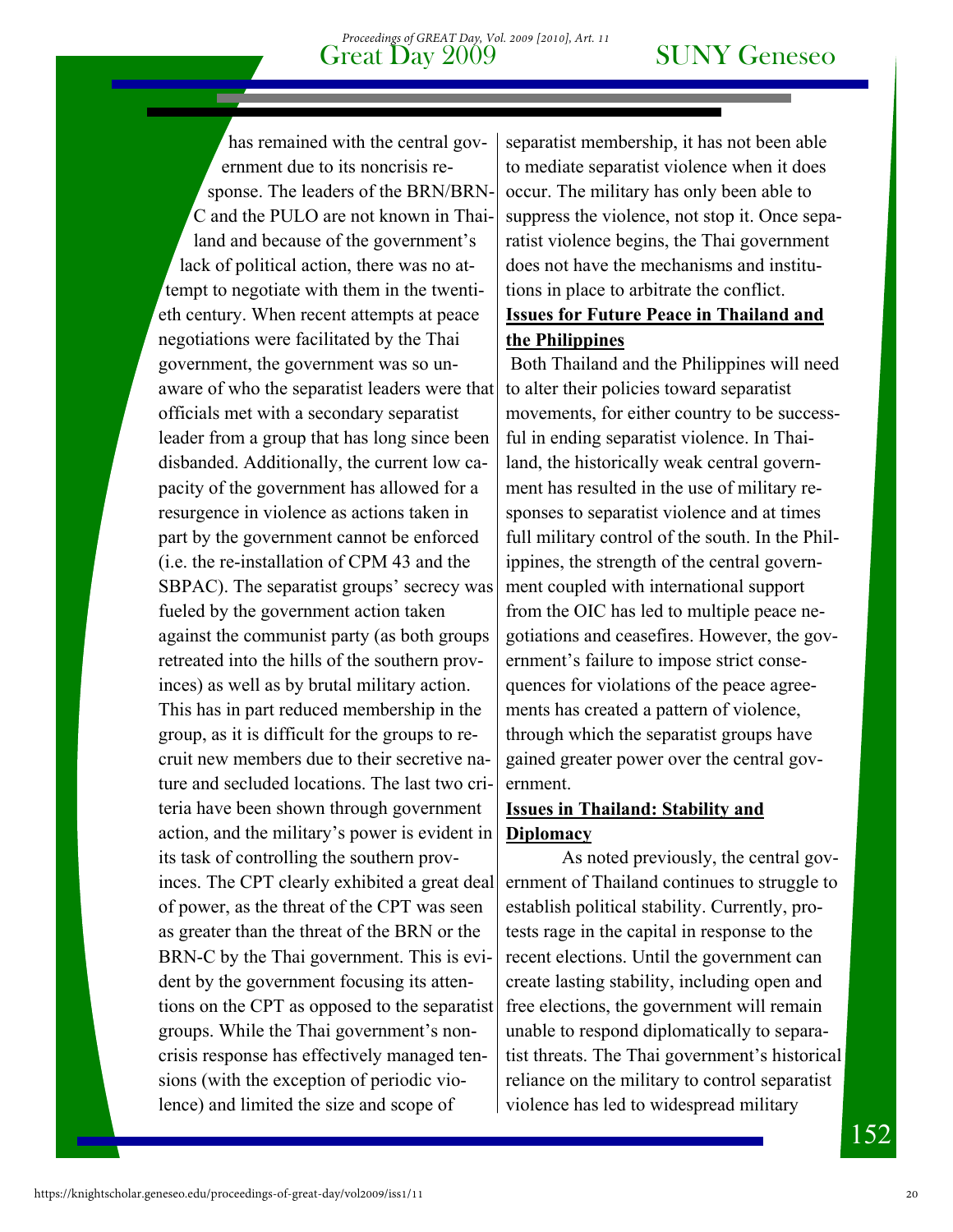abuses and has left separatist members with no political avenues through which to express their grievances.

Even if the current government of Thailand were to sign a peace agreement with separatist leaders (providing the government could effectively find the leaders of the main separatist groups, the BRN and the PULO), the agreements may be of little consequence as the government's legitimacy is in question. Also, the ability of the government to follow through on any agreement would be unlikely. For Thailand to establish political stability, greater transparency and institutions that are viewed as legitimate by the public will need to be put into place. The beginning of this was seen in the 1980s and 1990s in Thailand, when there was increased political participation and political awareness. It is not uncommon for a country undergoing a democratic transition to experience increased violence and instability, as has been the case in Thailand. If Thailand could reestablish the level of progress it possessed in the 1980s and 1990s, then steps toward reducing separatist violence could be taken. This occurred briefly with the creation of the SBPAC and CPM 43 in 1981. Without diplomatic action, the abuses that occur under full military control will only help to further the separatist cause. Additionally, as is occurring presently in Thailand, when there is dissatisfaction in the country (protestors as well as separatist violence), the government will not have the mechanisms in place with which to diffuse the conflict.

**Issues in the Philippines: Moral Hazard**

The concept of moral hazard applies

to the peace negotiations between the Philippines and the MNLF, and more recently the MILF. As earlier stated, the separatist groups have violated several peace agreements and ceasefires in the last three decades. The reason for this can be explained through moral hazard. Moral hazard can be applied to any agreement between two parties; it functions on the principle that parties will behave according to costs and benefits. When entering into an agreement, if the benefits of not following the contract outweigh the costs of breaking the agreement, then the party may intentionally act in a way that violates moral norms or the contract itself (Mirrlees 1999).

In the case of the Filipino separatist groups, the first peace agreement, the Tripoli Agreement signed in December of 1976, there were no provisions put in place that would give the MNLF incentives to abide by the agreement. There is no mention of repercussions for not following the peace agreement or for breaking the ceasefire. The agreement outlines the concessions to be made by the Central Government to the MNLF, including the creation of an autonomous region in the southern provinces, separate Sharia courts, guaranteed representation for Muslims in the central government as well as in all Filipino courts, and amnesty for political prisoners and separatist group members for crimes committed in the southern provinces (Government of the Republic of the Philippines 1976). Concessions to be made by the MNLF included only certain areas not to be included in the autonomous region and a percentage of profits from mining. This agreement conceded to the MNLF one of its largest goals, the creation of a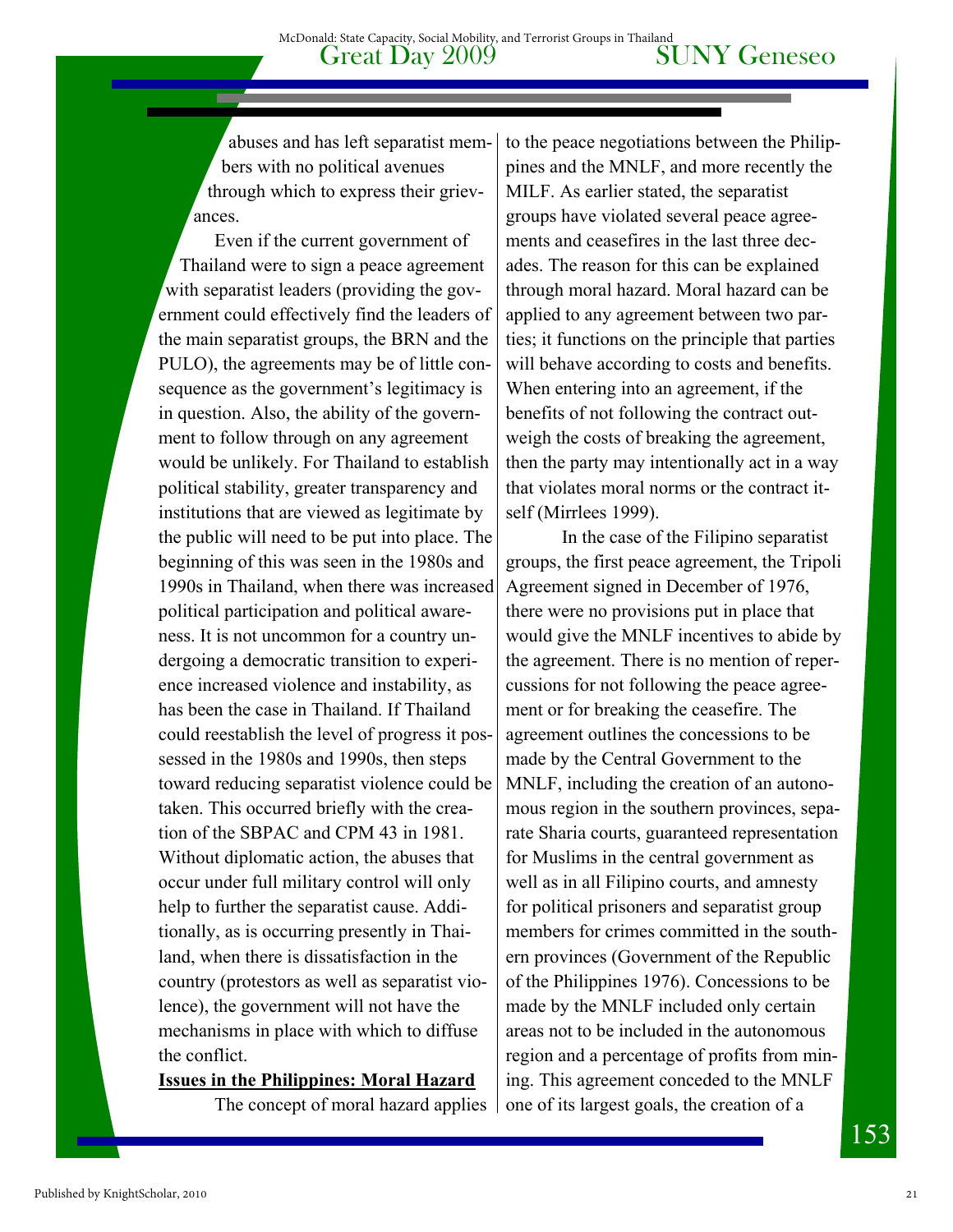#### Great Day 2009 SUNY Geneseo *Proceedings of GREAT Day, Vol. 2009 [2010], Art. 11*

separate autonomous region in the south to be governed by Muslims according to Islamic law. However, as stated, not all of the southern provinces were to be included in the autonomous region. The MNLF used this as a reason to break the agreement and, without penalties for breaking the agreement, incited further violence in the southern provinces. This led the Central Government to engage in further peace negotiations (and concessions) with the MNLF and gave the MNLF the power and influence it wanted in the Philippines.

This is obviously problematic for the Philippines, despite the government's ability to successfully negotiate with separatist leaders; the negotiations are not effective if the separatists have no intention or incentive to follow the stipulations of the ceasefire. In order to create lasting ceasefires that could result in an end to separatist violence, the government needs to enact stringent penalties for breaking a ceasefire or peace agreement. Furthermore, these repercussions need to be written into the peace agreements so that they are not merely threats, but legal ramifications for failure to uphold a contract. Additionally, if the MNLF or the MILF does break the peace agreement/ceasefire, the consequences laid out by the government must be enforced in the fullest capacity. Without these consequences, the violence in the Philippines will continue to escalate as the separatists seek greater power and influence in the country.

The only attempt to take such action by the Filipino government was with the signing of the "Implementing Guidelines on the Security Aspect of the GRP-MILF Trip-

oli Agreement of Peace of

2001" (Government of the Republic of the Philippines 2001). The guidelines established actions taken by the MNLF or the MILF that would constitute criminal actions and violations of the agreements established with the Filipino government. This was a step forward by the Filipino government in asserting its authority over the separatist groups and establishing actions that would not be tolerated by the government. Additionally, the presence of U.S. military troops in the southern Philippines temporarily maintained peace in the region. However, the government failed to follow through on the guidelines set forth, as within two years the government was once again engaging in peace negotiations with the separatist groups, despite the failure of the separatist groups to uphold the guidelines. Additionally, the government has recently attempted to sign a peace agreement that would expand the size of the ARMM. This only reaffirms the process the separatist groups create, creating greater violence to gain greater rewards from the government.

There are several different ways to deal with the problem of moral hazard in the Filipino case. The government could simply place an ultimatum on the separatist groups, that if they do not comply with future peace agreements than the government will no longer negotiate with them. However, considering the track record of the Filipino government separatist groups may not take the ultimatum seriously. Additionally, if the government were to diplomatically cut off the separatist leaders, then it would only serve to force the separatist groups outside of the political system and most likely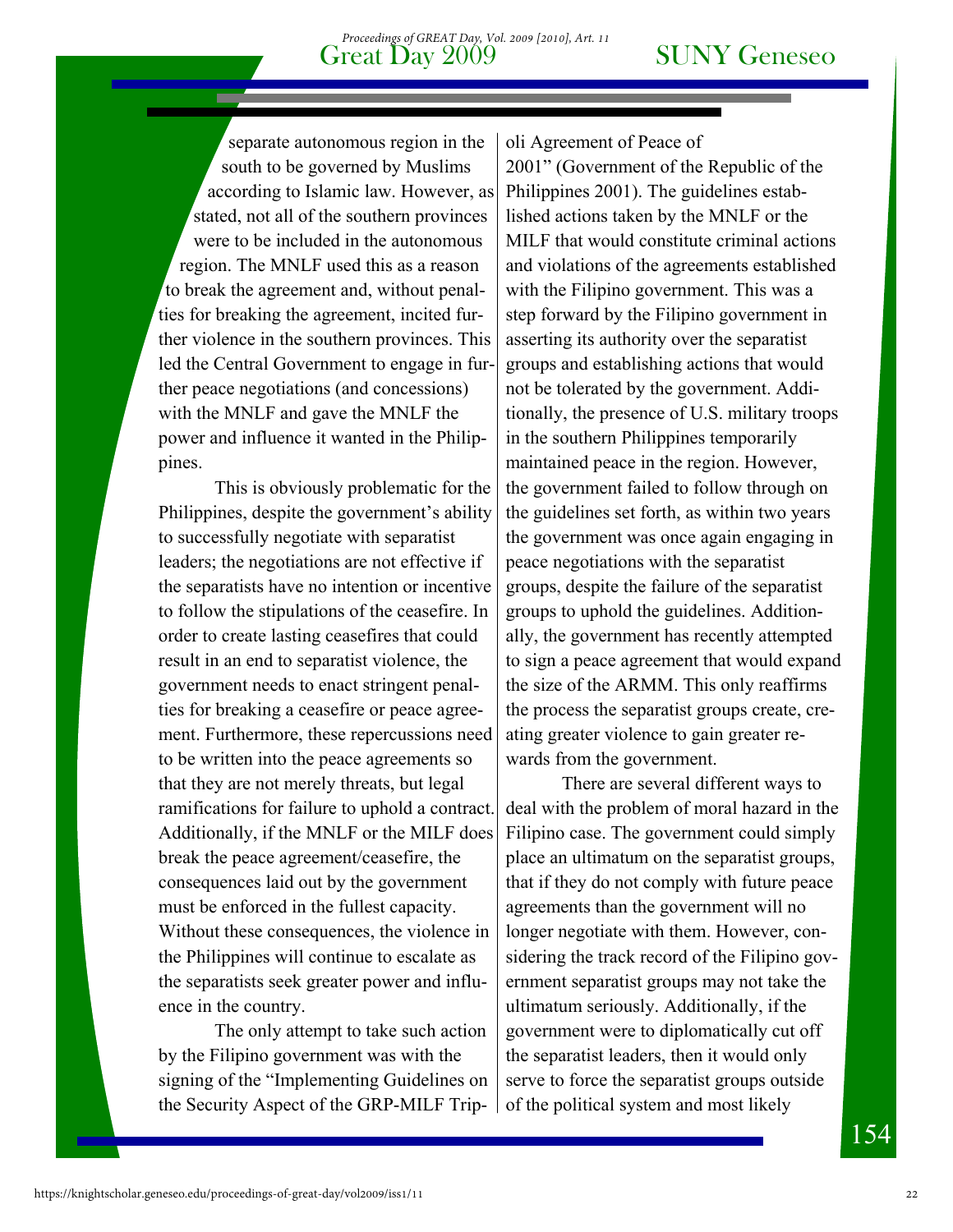increase the violence in the southern provinces. It is a benefit to the government that the separatist leaders have been able to marginally integrate into the political spectrum; it would be a mistake to alienate the leaders of these movements.

The government could continue with the status quo, in which it is able to procure relative peace for a short period of time. However, the pattern that has been created by the government has already given disproportionate power to the separatist leaders and the current position of the government does not provide for long‑term solutions to the problem of separatist violence. The third option available to the government is to take a multifaceted approach to the separatists. This would include both internal diplomacy, international support, and a military response to noncooperation. The government should continue to meet with separatist leaders; it is its direct link to the motivations and demands of the separatist groups. However, this does not mean that the government has to necessarily continue to sign peace agreements and give concessions to the separatist leaders. Due to the creation of the ARMM, separatist leaders hold political positions through which they can participate in government. The Filipino government should encourage participation through governmental as opposed to extra‑political means. International support is necessary due to the international support that the MNLF and the MILF hold. Presently, international support has been behind the MNLF and the MILF; this has put the Filipino government in a defensive position that has only worsened the interests of the Philippines in peace negotia-

tions. With the proper international backing, the Filipino government can present a stronger front at negotiations and have international backing if military force is necessary against the separatist groups. This can also act as a preventative measure, so that the separatist groups understand that the Filipino government is serious about the consequences for breaking a peace agreement or ceasefire. The last component, military force, may be necessary if the separatist groups continue to be combative. As earlier stated, it would be a mistake to cut off the separatist groups diplomatically because of its important link to the groups' goals and motivations. By setting out specific military consequences to not abiding by peace agreements and ceasefires, separatists will have a clear understanding of the repercussions of violating the agreements. This is more effective than the current military action, because the government has not set guidelines for the military initiatives. Instead the military is sent to "hunt" down leaders responsible for certain events, which turns into several raids and deaths, but soon the government is once again negotiating with separatist leaders. There needs to be a clear plan and goal of a military initiative, not simply letting troops loose in the southern provinces, which does not gain separatist compliance. This last option seems the most viable for long‑term peace. It addresses not only the immediate problems of violent outbreaks with military intervention, but also the long-term problems of separatist noncompliance. This is not to say that this plan will create immediate peace. It is likely that any new initiative the government takes against separatist violence will, in the short run at least, increase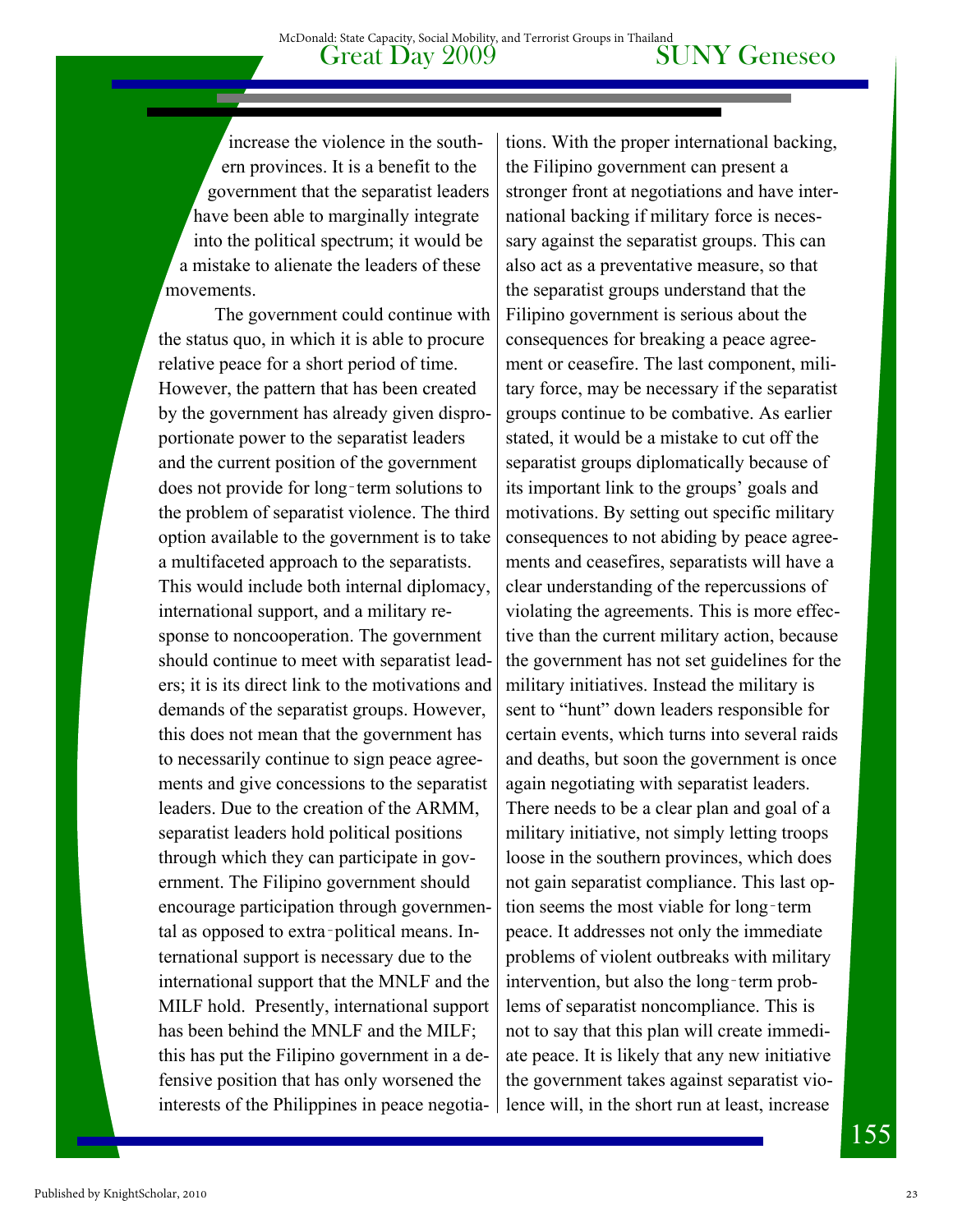#### Great Day 2009 SUNY Geneseo *Proceedings of GREAT Day, Vol. 2009 [2010], Art. 11*

separatist violence. This is because the separatists are quite content with the status quo, as it benefits them and their goals. However, if the government can mitigate the short-term violent response and continue with a plan toward long-term peace, then the Philippines will be able to temper and hopefully eliminate separatist violence.

#### **Conclusions and Prescriptions**

 The case studies of Thailand and the Philippines exemplify differing government responses to terrorism. Both Thailand and the Philippines experience separatist violence stemming from minority Muslim ethnic groups in the southern regions of the countries. However, the governments' responses to these separatist threats have shaped the current security situations in the countries. In Thailand, the country's low capacity forced a reliance on the military to control separatist violence. Without restraints on the military, few legal implementations were used in detaining or executing prisoners. This abuse contributed to ongoing separatist violence. In the Philippines, the government's high capacity allowed for negotiations with top separatist leaders. However, without restraints placed on the separatist groups to ensure their upholding of the peace agreement, the MNLF and the MILF continue to wreak havoc on the southern provinces in order to gain greater control of the region.

In this sense, Thailand used only military means through which to subdue separatist violence due to the inability of the government to use diplomatic means; whereas in the Philippines, the focus of government action has been through diplomatic

means (though increased military initiatives have been taken recently), but the lack of follow–through by the government to impose strict and meaningful repercussions for violating peace agreements has resulted in a cycle of violence.

 In order for lasting peace to be achieved by Thailand and the Philippines changes, will need to be enacted. In Thailand, the first step toward reduced violence is strengthening and legitimizing the central government. Separatist groups in Thailand were largely dormant in the 1980s and 1990s, when the government was at its peak effectiveness. It seems that the separatist are willing to accept positive change in the country, whether it is political, economic, or social. When the government focused on domestic issues and not military intervention in the south, in the late 1980s and early 1990s, separatist violence was at its lowest point, since its beginnings in the 1940s.

In the Philippines, the government needs to create one clear message on how it will handle separatist violence. As it stands, the government has historically allowed separatists to break peace agreements, resort to violence, and then gain concessions from the government. Only recently has the government expressed what actions would violate peace agreements. Even after the "guidelines" were presented, the Filipino government met again with separatist leaders two more times, to offer an expansion of provinces in the ARMM. These mixed messages offer no incentive for separatist to cooperate with the government. Even when the government threatens military repercussions, the separatist have been willing to deal with the military for a short period, knowing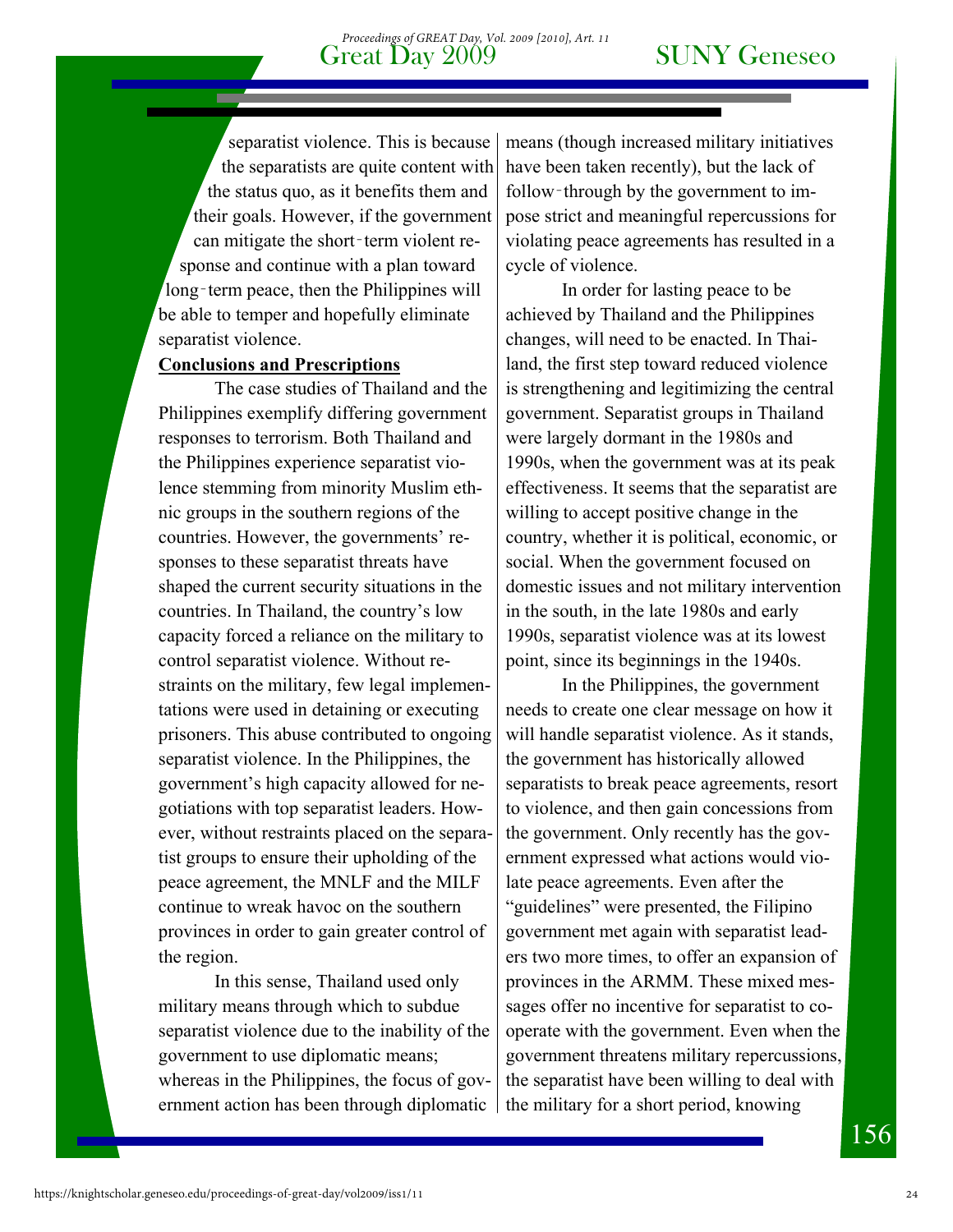Great Day 2009 SUNY Geneseo McDonald: State Capacity, Social Mobility, and Terrorist Groups in Thailand

the government will soon offer new incentives and peace agreements, as in the 2003 and 2008 peace agreements. The Filipino government needs to not only set repercussions for not following peace agreements, but to follow through with these consequences. Otherwise, the current cycle of violence and then negotiations, with the separatist leaders welding the power, will continue to plague the country.

# Works Cited

Albritton, Robert B. 2005. "Thailand in 2004: The Crisis in the South." *Asian Survey* 45.1 (Jan/Feb): 166 – 173.

Bajoria, Jayshree and Zissis, Carin. 2008. "The Muslim Insurgency in Southern Thailand." Council on Foreign Relations. http:// cfr.org/publication/12531 muslim\_insurgency (February 5, 2009).

Bauzon, Kenneth E. 1999. "The Philippines: The 1996 Peace Agreement for the Southern Philipppines: An Assessment."*Ethnic Studies Report* 17.2 (July) 253 – 277.

Bertrand, Jacques. 2000. "Peace and Conflict in the Southern Philippines: Why the 1996 Peace Agreement is Fragile." *Pacific Affairs* 73.1 (Spring): 37 – 54.

Christie, Clive J. 1996. *A Modern History of Southeast Asia: Decolonization, Nationalism, and Separatism*. Institute of Southeast Asian Studies: I.B. Tauris. Government of the Republic of the Philippines. 1976. The Tripoli Agreement, December 23. United States Institute of Peace, Peace Agreements Digital Collection: Philippines. http://www.usip.org/ library/pa/philippines/tripoli\_12231976.html (April 25, 2009).

Government of the Republic of the Philippines. 2001. Implementing Guidelines on the Security Aspect of the GRP-MILF Tripoli Agreement of Peace of 2001, August 7. United States Institute of Peace, Peace Agreements Digital Collection: Philippines. http:// www.usip.org/library/pa/philippines/ implement\_guide\_08072001.html (April 25, 2009)

Haggard, Stephen and Kaufman, Robert. 1997. "The Political Economy of Democratic Transitions." *Comparative Politics* 29.3 (Apr): 263-283.

Harish, S.P. 2006 "Ethnic or Religious Cleavage? Investigating the Nature of the Conflict in Southern Thailand." *Contemporary Southeast Asia* 28.1 (Apr): 48 – 69. Huntington, Samuel P. 2006. Political Order in Changing Societies. Yale University Press.

Hussey, Antonia. 1993. "Rapid Industrial zation in Thailand; 1986-1991." *Geographical Review* 83.1 (Jan): 14-28.

Islam, Syed Serajul. 1998. "The Islamic Independence Movements in Patani of Thailand and Mindanao of the Philippines." *Asian Survey* 38.5 (May): 441-456.

Macan-Markar, Marwaan. 2006. "Thailand: Coup Leaders Engage in Shadowy Malay Muslim Rebels." IPS (Oct 13) Accessed April 5, 2009. http://ipsnews.net/print.asp? idnews=35094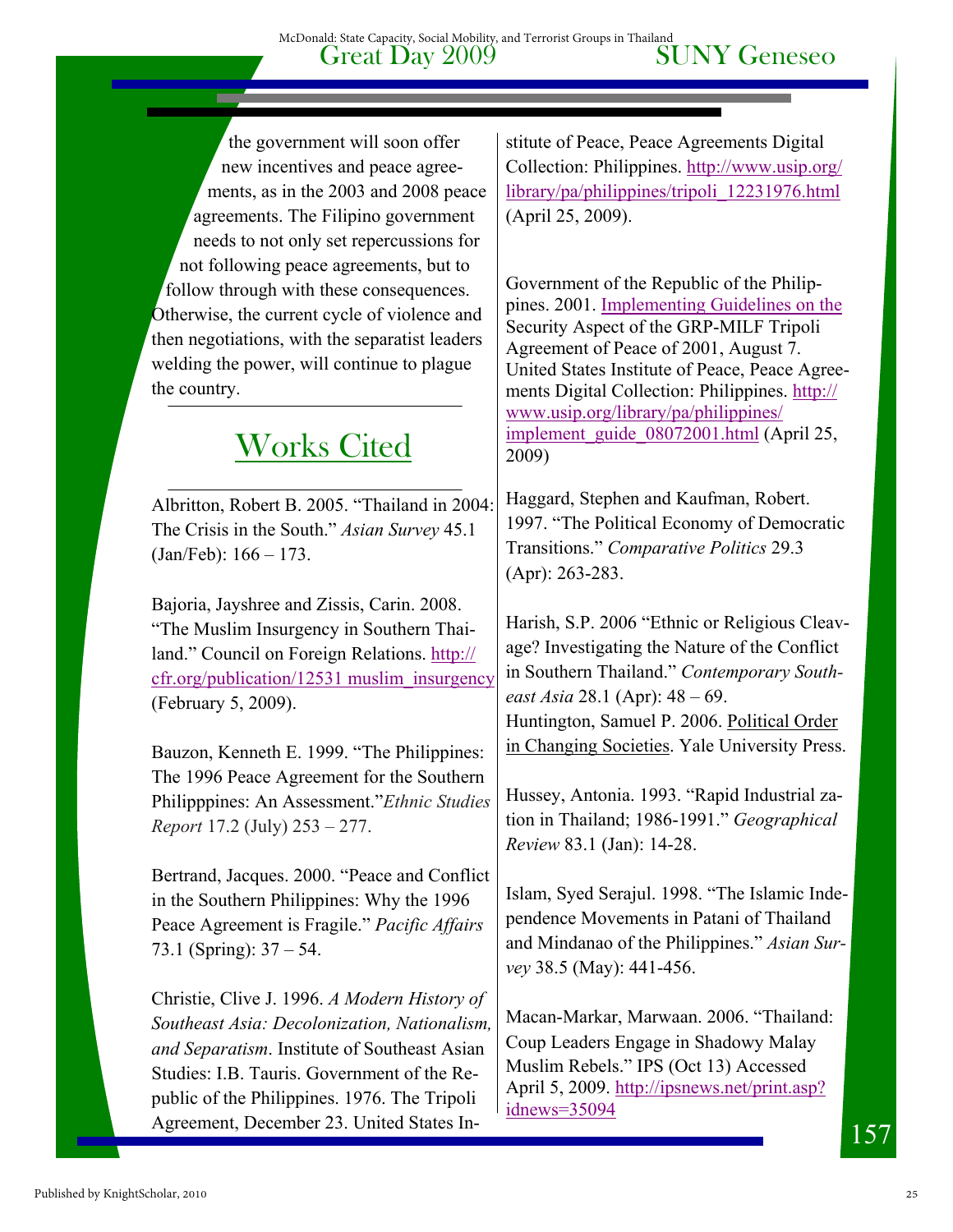Magdalena, Federico V. 1977. "Intergroup Conflict in the Southern Philippines: An Empirical Analysis." *Journal of Peace Research* 14.4 (1977):  $299 - 313$ .

Marshallsay, Zanaiah. 2008. "National Security, State-Society Relations and Muslim Minorities in Thailand and Singapore post-September 11." Australian Political Studies Association Conference (July). Accessed April 23, 2009 http://www.polsis.uq.edu.au/ apsa2008/Refereed-papers/Marshallsay.pdf

Melvin, Neil J. 2007. "Conflict in Southern Thailand: Islamism, Violence and the State in the Patani Insurgency." Policy Paper No. 20 (Sep), Stockholm International Peace Research Institute. Accessed April 6, 2009. http://books.sipri.org/files/PPSIPRIPP20.pdf

Mirrlees, J.A. 1999. "The Theory of Moral Hazard and Unobservable Behaviour: Part I." *The Review of Economic Studies* 66.1 (Jan): 3-21.

Montesano, Michael J. 2004. "The Philippines in 2003: Troubles, None of Them New."*Asian Survey* 44.1 (Mar): 93 – 101.

Montlake, Simon. 2008. "Philippines' Peace Accord Blocked." *Christian Science Monitor*, August 5. http: www.csmonitor.com/2008/0805/p06s01 woap.html (April 23, 2009).

Morell, David and Samudavanija, Chaianan. 1979. "Thailand's Revolutionary Insurgency: Changes in Leadership Potential." *Asian Survey* 19.4 (Apr): 315 – 332.

Neher, Clark D. 1992. "Political Succession in Thailand." *Asian Survey* 32.7 (July): 585 – 605.

Noble, Lela Garner. 1976a. "Philippines 1975: Consolidating the Regime: Part II." *Asian Survey* 16.2 (Feb): 178 – 185.

Noble, Lela Garner. 1976b. "The Moro National Liberation Front in the Philippines." *Pacific Affairs* 49.3(Autumn): 405 – 424.

Paribatra, Sukhumbhand. 1993. "State and Society in Thailand: How Fragile the Democracy?" *Asian Survey* 33.9 (Sep): 879- 893.

Pempel, T.J. 1999. *The Politics of the Asian Economic Crisis*. Cornell University Press.

Rabasa, Angel and Chalk, Peter. 2001. "Indonesia's Transformation and the Stability of Southeast Asia." MR 1334, RAND Institute. http://www.rand.org/pubs/ monograph\_reports/MR1344/ MR1344.ch9.pdf

Shenon, Philip. 1992. "Thai Premier Loses Coalition's Support." *New York Times*, May 23 http://www.nytimes.com/1992/05/23/ world/thai-premier-loses-coalition-ssupport.html(April 14, 2009).

Storey, Ian. 2008. "Southern Discomfort: Separatist Conflict in the Kingdom of Thailand." *Asian Affairs* 35.1 (Spring): 31-52.

Tan Mullins, May. 2006. "Voices From Pattani – Fears, Suspicion, and Confusion." *Critical Asian Studies* 38.1 (2006): 145 –